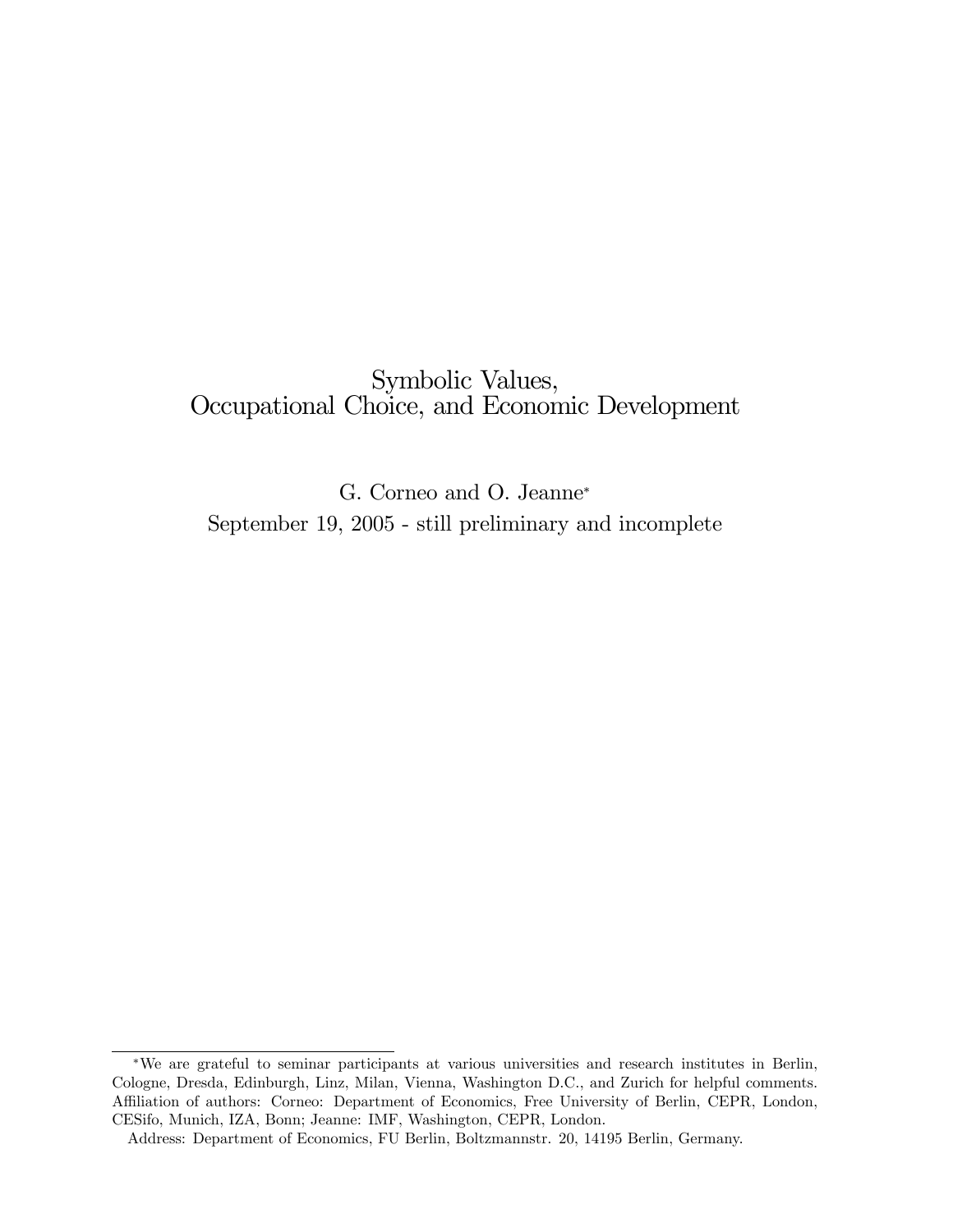#### Abstract

We present a general framework for thinking about symbolic values in economic settings. Our theory enables one to think about the value systems that are consistent with a given resource allocation, and the resource allocations that can be supported by a given value system. Thus, it naturally leads to the notion of a "socio-economic equilibrium", the efficiency properties of which can be studied using the standard tools of economic analysis. In order to illustrate the potential of our theoretical framework for helping understanding key economic issues, we develop simple models in which people attach a symbolic value to occupations. The models shed some light on the transition from traditional to modern values, the emergence of tolerant societies, and the possibility of failing economic development because of a cultural trap.

Keywords: symbolic values, esteem, occupational choice, develpoment.

 $JEL\text{-}Classification: D1, O1.$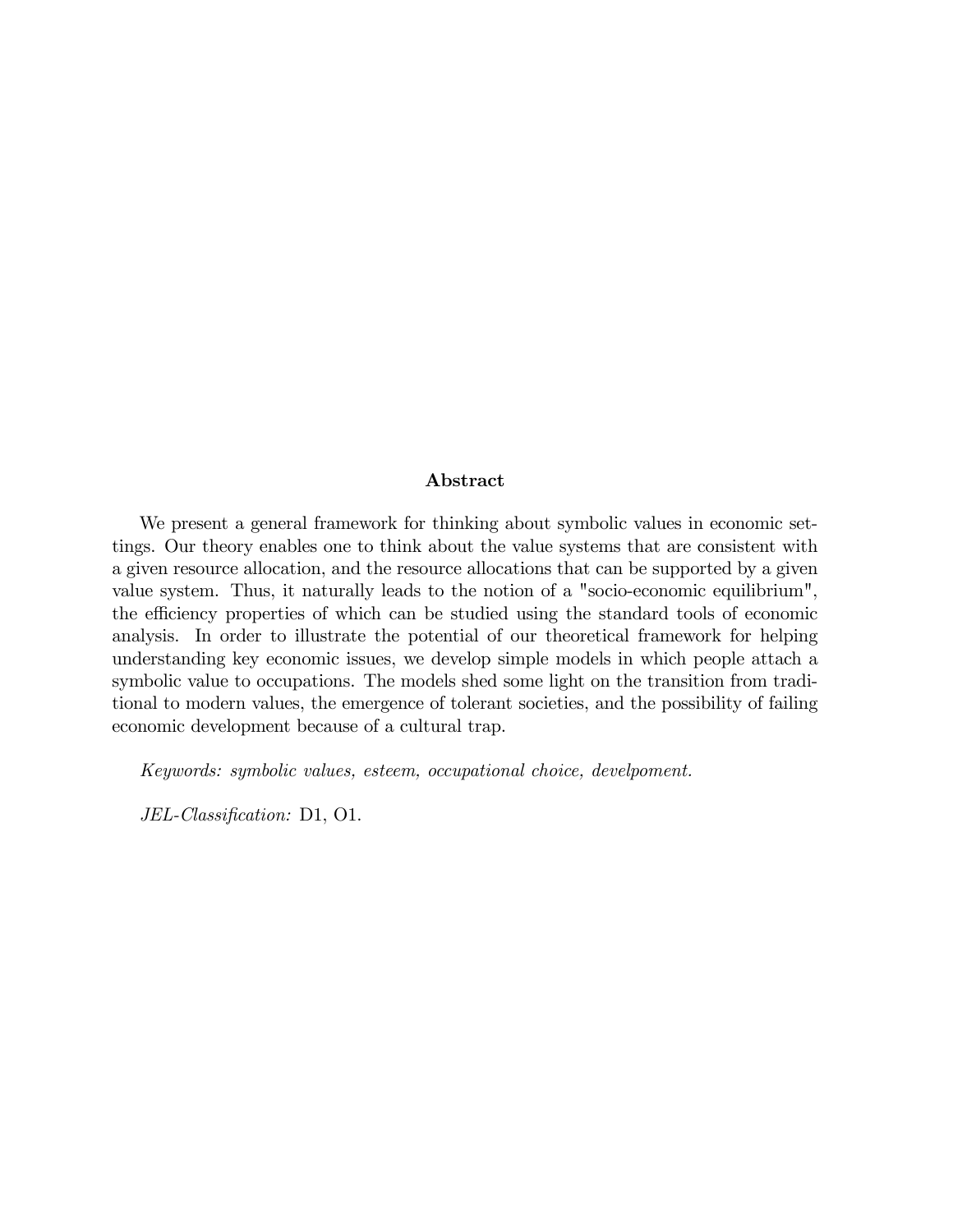# 1 Introduction

Some personal characteristics - like professional activity, wealth, titles, awards, etc. seem to be invested with "symbolic values" by human beings. These values determine the esteem that individuals receive from other individuals, as well as their self-esteem. These values are "symbolic" in the sense of being immaterial: they affect the well-being of individuals (they are values) but without altering their consumption of material goods (they are symbolic).

The concept of symbolic value that we develop in this paper is related to ethics. Some activities, like stealing, are deemed to be "morally wrong" and have a low symbolic value. However, a system of symbolic values is broader than ethics, defined as a set of propositions about the moral worth of human actions. Symbolic values are also about the "aura" that surrounds different activities (e.g., being a soldier, or a merchant, or an artist). So they capture not only the ethics but also the ethos of a society. Two societies with the same basic ethical values - as given, say, by the Ten Commandments - may be very different in terms of the values that they attach to various activities. Within a given society, its members may endorse quite different systems of symbolic values.

Symbolic values and the social rewards accompanying them had an important place in the views expressed by classical economists. Adam Smith stressed the dependence of economic choice and behavior upon individuals' "love of praise" and their desire of a favorable self-appraisal. Karl Marx pointed out that societal values tend to vary with the mode of production and put forward the view of a dialectic relationship between economic structure and symbolic superstructure.

Meanwhile, related concepts such as social status, prestige, and stigma have made an inroad into economic models based on optimizing behavior. Pioneering contributions in this area include Boskin and Sheshinski  $(1978)$ , Frank  $(1985)$ , Kolm  $(1972)$ , Moffit (1983), Orosel (1986) and Oswald (1983). In this literature, symbolic values are taken as exogenously given and their consequences upon resource allocation are scrutinized. By way of an example, some models posit that individuals attach a symbolic value to being perceived as wealthy. Therefore, individuals engage in conspicuous consumption and the competitive equilibrium may be Pareto inefficient.

In contrast to that literature, the current paper presents models in which symbolic values are endogenous. We develop a formal theory of what symbolic values are, how they form, and how they interact with the economic system. Our framework enables one to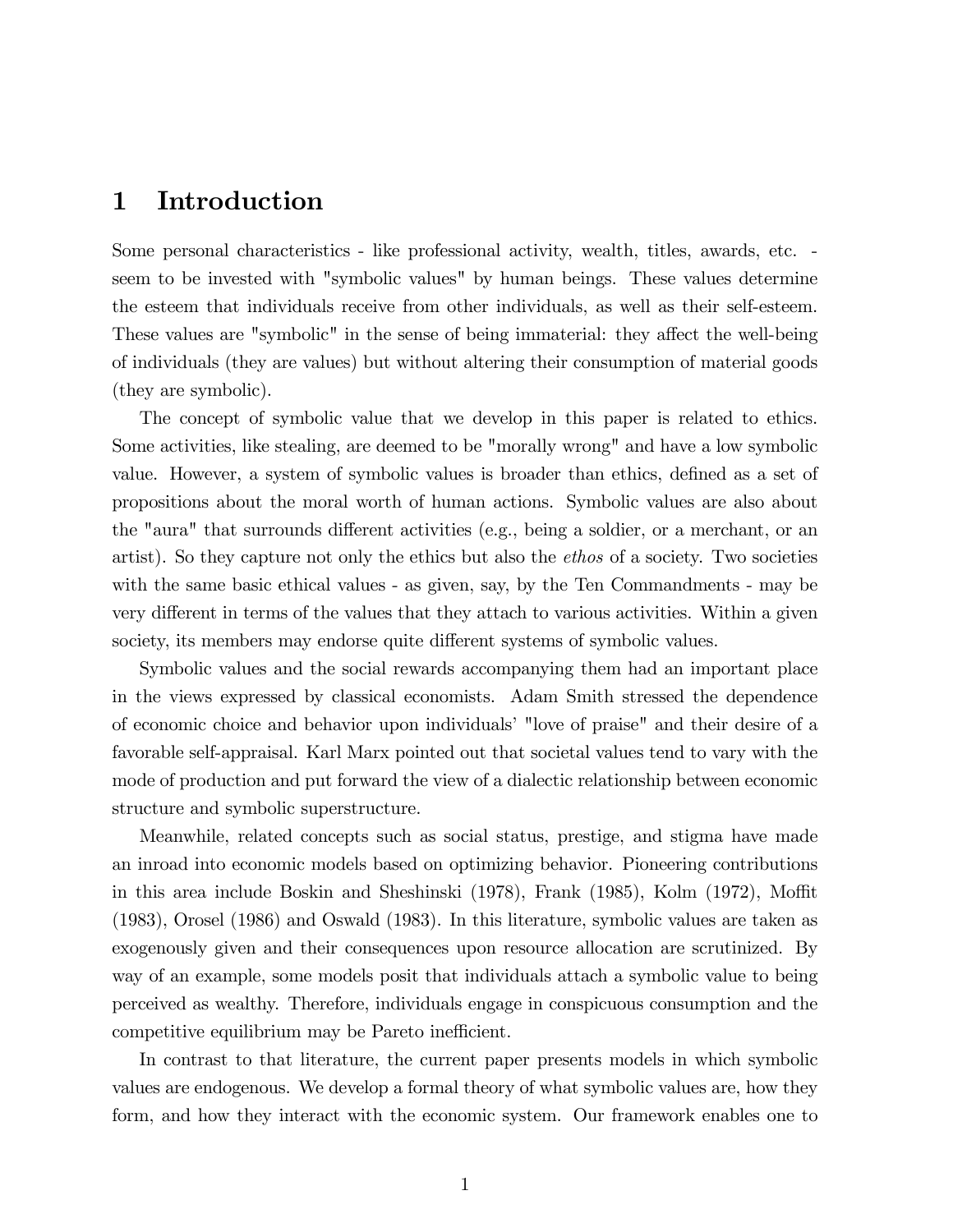think about the value systems that are consistent with a given resource allocation, and the resource allocations that can be supported by a given value system. Thus, it naturally leads to the notion of a "socio-economic equilibrium", the efficiency properties of which can be studied using the standard tools of economic analysis.

Symbolic values are likely to be shaped both by evolutionary forces beyond the control of single decision-makers and conscious attempts by individuals and organizations, e.g. the government by means of educational policy or Örms by means of advertising campaigns. Both mechanisms can be embedded in our theory. The current paper, however, is devoted to the study of conscious value formation. Specifically, we investigate fully decentralized processes of value formation, occurring when parents choose the symbolic values of their children.<sup>1</sup> Thus, we extend the rational-choice paradigma of neoclassical economics to the realm of value judgements.

Our theory of symbolic values is related to a relatively small literature that aims at explaining moral sentiments, social customs, and cultural traits using the tools of economic analysis.

Some economic theorists, like Frank (1987) and Fershtman and Weiss (1997), forcefully argued that symbolic values may be determined by a process of evolutionary selection. For instance, attaching value to honest behavior may be a trait that is evolutionary stable because individuals endowed with it can be trusted and therefore have more trade partners than those who lack the honesty trait.

It seems likely that some values, like those giving rise to parental altruism, may be genetically inherited. However, systems of symbolic values change too quickly to be explained entirely by natural selection. Variation of symbolic values, which is the main object of our investigation, is likely to be foremost the outcome of processes of cultural transmission.

A major advance in the economics of culturally transmitted symbolic values was made by Akerlof's (1980) model. In his theory of social custom, a fraction of the current generation, the believers, may attach a symbolic value to a given behavior. If there are fewer individuals following that behavior in the current generation than there are attaching a value to it, there will be fewer believers in the next generation, and vice versa. Hence, the symbolic value of behavior is determined by past social practice. This is consistent with psychological studies which suggest that almost any stable state of affairs tends to become accepted as a code of behavior.

In Akerlof's theory the number of believers in the code is endogenous, but the code

<sup>1</sup>Under fully centralized value formation, a social planner may choose the entire value system of society. Alternatively, the value system may be seen as centrally chosen via a democratic process, e. g. majority voting. We leave the analysis of centralized value formation for a future investigation.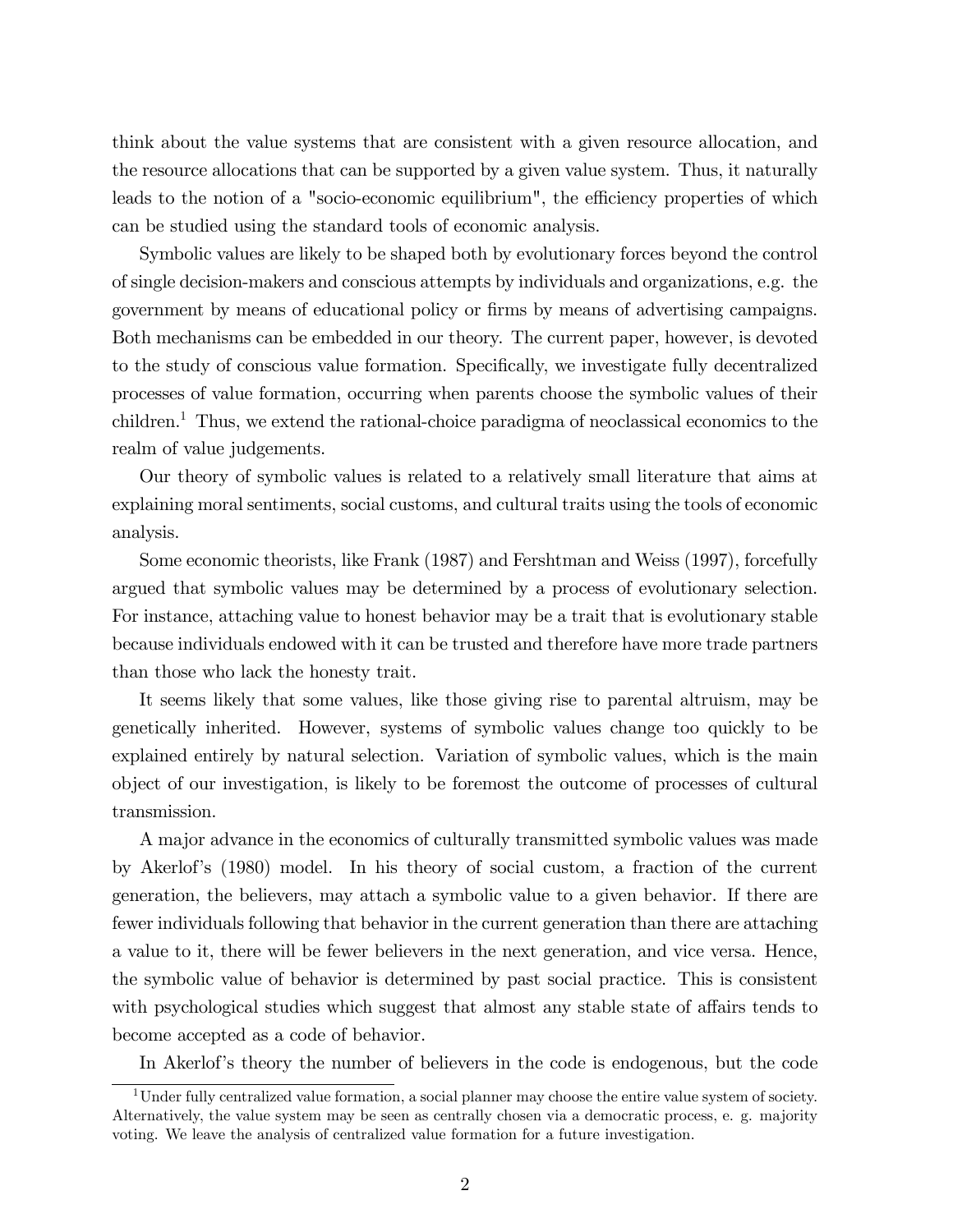itself is exogenous. His theory does not explain the origin of the symbolic value attached to a behavior, which is the goal of our theory.

The evolutionary approach and Akerlof's theory of social custom share the idea that symbolic values result from anonymous processes occurring in society at large. In contrast, Bisin and Verdier (2000, 2001) have developed a theory in which parents purposely socialize their children to selected cultural traits. This vertical socialization, along with intragenerational imitation, determines the long-term distribution of cultural traits in the population. Under some conditions, Bisin and Verdierís theory predicts convergence to a culturally heterogeneous population.

Our theory has in common with Bisin and Verdierís theory a focus on the family as a fundamental locus of cultural transmission. However, these two theories markedly differ in two respects.

First, Bisin and Verdier assume that parents want their children to have the same cultural trait they have. They motivate this assumption by the possibility of "imperfect empathy" on the side of parents. This means that parents evaluate their children's actions using their (the parents') preferences. If the economic environment is stable, parents with imperfect empathy always want to transmit their own preferences to their children.

In our theory, parents choose the value system of their children so as to maximize the children' utility or a weighted sum of theirs and their children's utility. Thus, benevolent parents may choose to socialize their children to values that differ from their own if this is in their childrenís interest. We do not assume that parents want to instill their values in their offsprings.

Second, the objects that are transmitted from parents to children are modeled in different ways. Whereas in Bisin and Verdier's theory parents transmit a preference trait, in ours they transmit a value system. The essential property of a value system is that, taking it in conjonction with a course of action, it determines the esteem enjoyed by the individual. In our theory, individuals have preferences over esteem and the usual list of consumption goods.

The advantage of modeling socialization to a value system rather than to a preference trait is that one keeps preferences Öxed, so that normative analysis based on the Pareto criterion is possible. The cost of this modeling approach is that one has to add esteem to the standard arguments of the utility function. Notice, however, that also Bisin and Verdier's theory works with an additional argument in the utility function, namely the offspring's preference parameter.

The aim of the current paper is twofold. First, we lay down the basic ingredients of a theory of symbolic values. Second, we employ that theory to shed light on some basic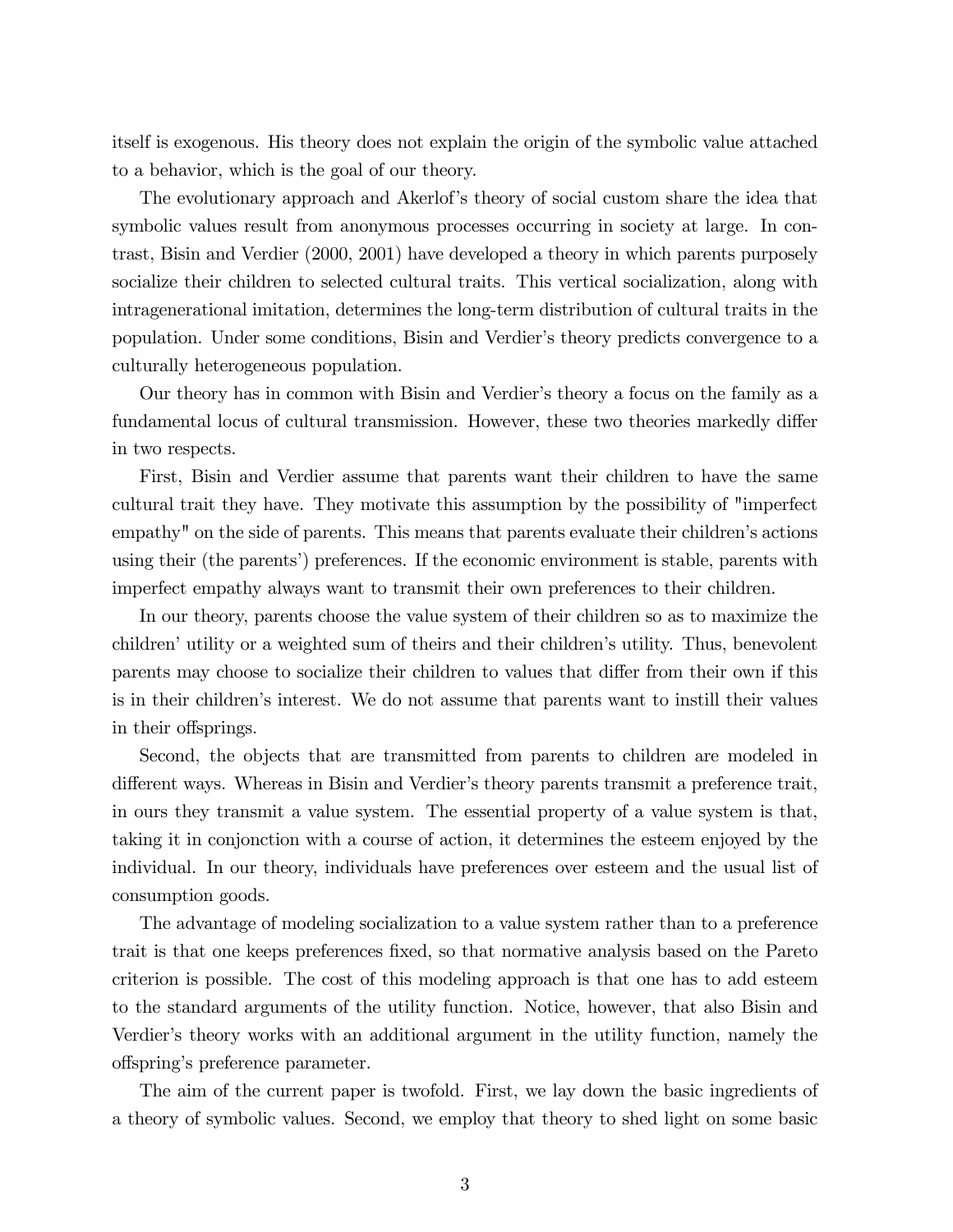aspects of economic development.

We study three simple models of occupational choice in which symbolic values are attached to occupations. In these models, individuals choose between two occupations, e.g. being hunter vs. farmer, laborer vs. soldier, peasant vs. factory worker, or landlord vs. entrepreneur.

The aim of the first model is mainly pedagogical. It formally introduces the notion of symbolic value into a formal model of optimizing agents and it shows how the wage and the symbolic value of occupations can be jointly determined.

The second model is an attempt to identify conditions under which a society converges towards a homogeneous state in which all individuals share similar values, rather than a fractious state in which different groups endorse radically different values. Our model sheds some light on the sources of tolerance, i.e. a situation in which individuals respect others' activities.

The third model explores the link between economic development and cultural change. The importance of occupational choice, especially the allocation of entrepreneurship, for economic prosperity has been put forward by several authors, including Aghion and Howitt (1992), Baumol (1990), Murphy et al. (1991), and Romer (1990). As stressed by this literature, different occupations are associated with different spillovers on the returns of other occupations. Productive entrepreneurs and rent seekers make quite distinct contributions to the technological knowledge of a society and its overall productivity. Hence, the allocation of human resources to various occupations may be a key factor determining economic growth.

We build on the insights from this literature and on our theory of symbolic values in order to shed light on a fundamental finding of economic historians, namely that take-offs are often accompanied by pervasive changes in symbolic values. For example, in Western Europe, the transition from feudal to capitalistic modes of production was accompanied by a transition from traditional to modern values. Whereas the former emphasize birth, religion, and combact skill, the latter praise work, education, and economic achievement.

Our model explains why value systems change along with economic take-offs. It also shows that a socialization trap may prevent an economy from growing. "Wrong" values may have such an adverse effect on the allocation of human resources, that the economy fails to develop in spite of its favorable preconditions in term of physical capital, knowledge, and protection of property rights. This finding echoes historians' accounts of several industrial "near revolutions" that never went anywhere, like the one in the Roman empire.<sup>2</sup> It is also suggestive of the difficulties encountered nowadays by some less developed

<sup>&</sup>lt;sup>2</sup>As reported by Baumol (1990, p. 910), by the first century B.C. the Romans knew of virtually every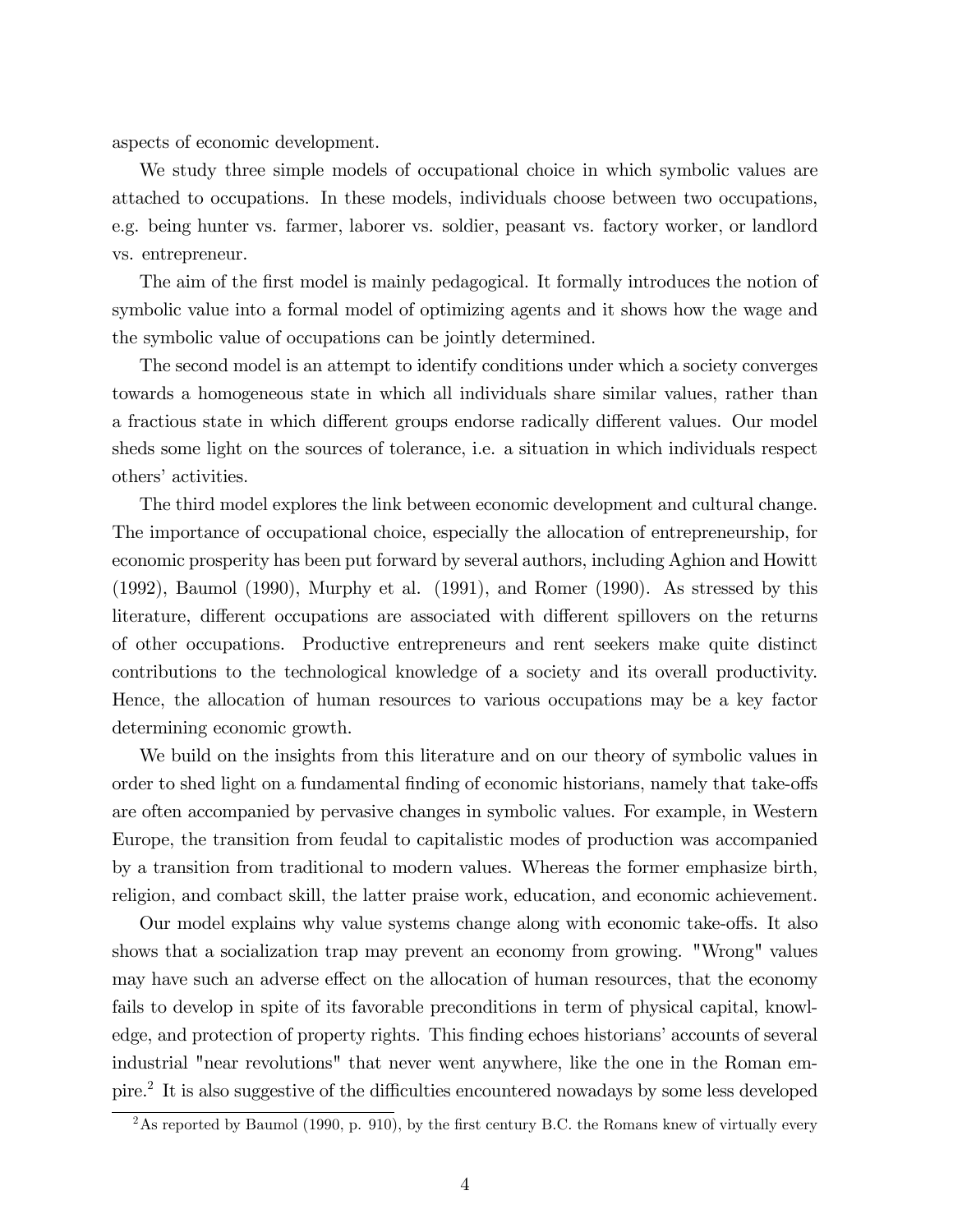countries to escape mass poverty.

Finally, we address the question whether symbolic values matter for long-run growth, i.e. whether in their steady states a value-free economy exhibits a different behavior from that of an economy with symbolic values. We show that the answer depends on both the mechanism of value formation and the form of the utility function. [to be completed!]

To our knowledge, in the exisiting literature the only paper devoted to the interactions between occupational choice, economic growth, and symbolic values is the one by Fershtman et al. (1996). In their model, individuals can either accumulate human capital and become managers, or they do not accumulate human capital and become laborers. Accumulating human capital produces knowledge that raises overall productivity, so that economic growth is endogenous. Individuals are posited to care about their occupational status. The status of each occupation is assumed to increase with the average human capital of its members relative to the human capital in the other occupation.

Whereas Fershtman et al. assume that higher social status is bestowed on the occupation that enhances growth, in our model the social esteem of occupations is endogenous and depends on the values that parents transmit to their children. Hence, in our model the social ranking of occupations can but need not mimick their ranking in terms of contribution to overall productivity growth. This is not only more general, it also accords well with the observation that in many socities higher status is associated with activities that are unlikely to promote economic growth, like the clergy and the military. In our model, the quest for social esteem may or may not foster economic growth.

The rest of the paper is organized as follows. In Sect. 2 we present the building blocks of our theory of symbolic values. [to be completed!]

In the conclusion part of the paper we discuss how our model can be supplemented with insights from evolutionary psychology and describe some possible applications of our framework to other fields, like the interactions of symbolic values with the welfare state, crime, and the emergence of political parties and non-profit organizations.

# 2 Building blocks

Our theory is based on four hypothesis or postulates. We make no claim of originality about those hypothesis, as they have been put forward by plenty of scholars before us, see e. g. the classical survey by Lovejoy (1961), from which we borrow some of the terms we use hereafter.

form of machine gearing that is used today, including a working steam engine. In particular, they had the water mill, which played a crucial role in the take-off of the European economy several centuries later.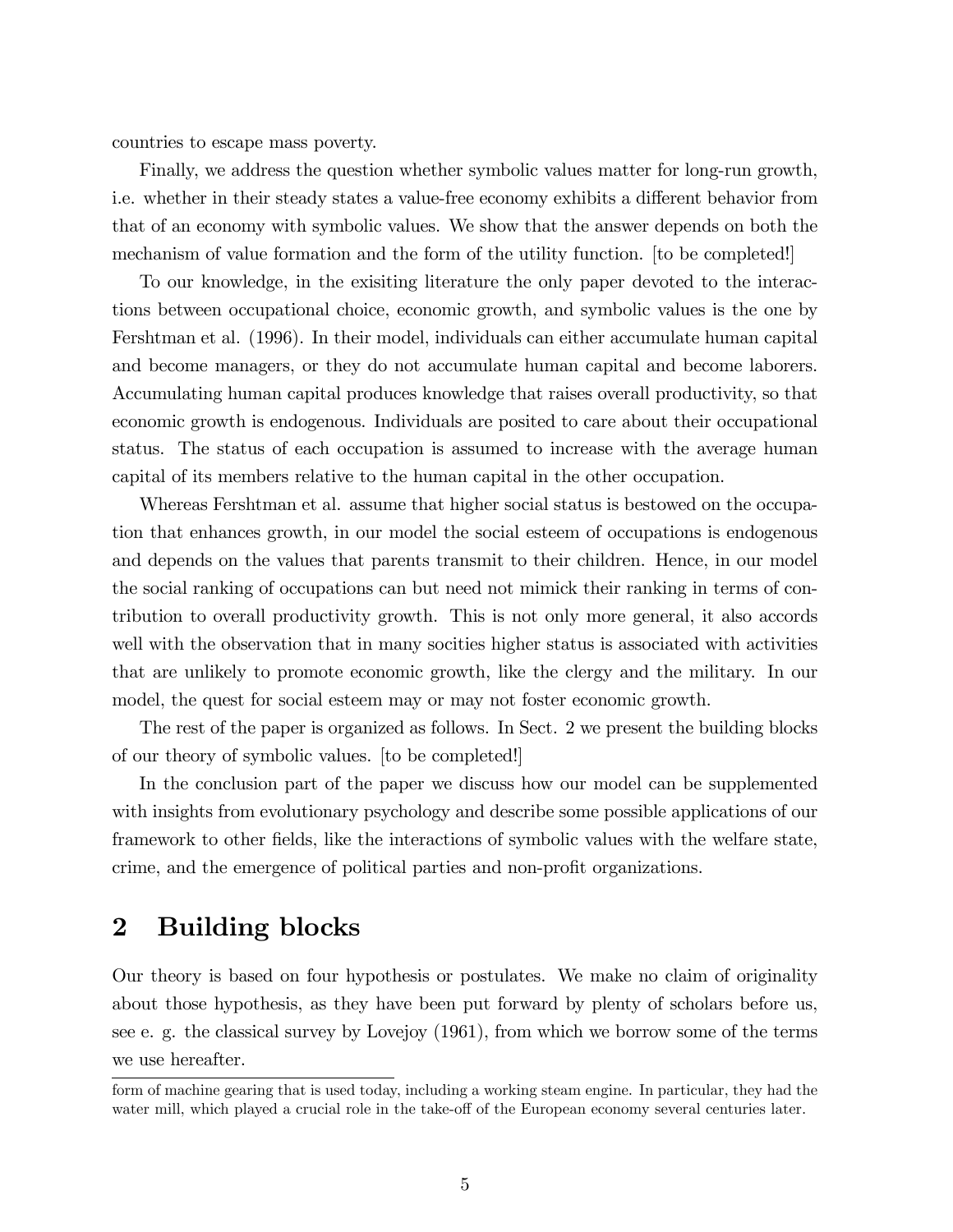In this Section, we merely sketch the crucial ingredients of our theory of symbolic values. We confine ourselves to discussing those features of our theory that arise in the models developed in this paper. The mathematical presentation of our theory is provided in its generality in our companion paper, Corneo and Jeanne (2005).

#### Postulate 1: Evaluative Attitude

Individuals pass judgments of approval, admiration, etc., and their opposite upon certain traits, acts, and outcomes.

At any point in time, each member of society can be characterized by his own value system, i.e. a way to allocate value to characteristics. Formally, we shall describe the value system of an individual as a function that maps the set of judgeable individual characteristics onto the real line. We take the set of judgeable individual characteristics as exogenously given. In order to formalize the idea that symbolic value may be a scarce resource individuals compete for, we impose a "budget constraint" on the value system of individuals. Under such a constraint, any individual's total amount of value is given, so that granting more value to an action implies that less value is attributed to the remaining ones.

#### Postulate 2: Approbativeness

Individuals desire a good opinion of oneself on the part of other people.

The relevant human environment for approbativeness may be an individual's family, friends, colleagues, neighbors, or society at large. The desired ways of thinking may be in a scale that distinguishes contempt, indifference, interest, approval, praise, admiration, and veneration.

#### Postulate 3: Self-approbativeness

Individuals have a desire for self-esteem.

This desire for a pleasing idea of oneself presupposes self-consciousness. Humans are both actors and spectators of what they are doing. Since they are evaluative beings, they also judge themselves. Actually, at least some modest measure of self-esteem seems to be indespensable to endurable existence.

#### Postulate 4: Consistency

The standards of approbation or disapprobation which the individual applies to himself are the same as those which he applies to other people.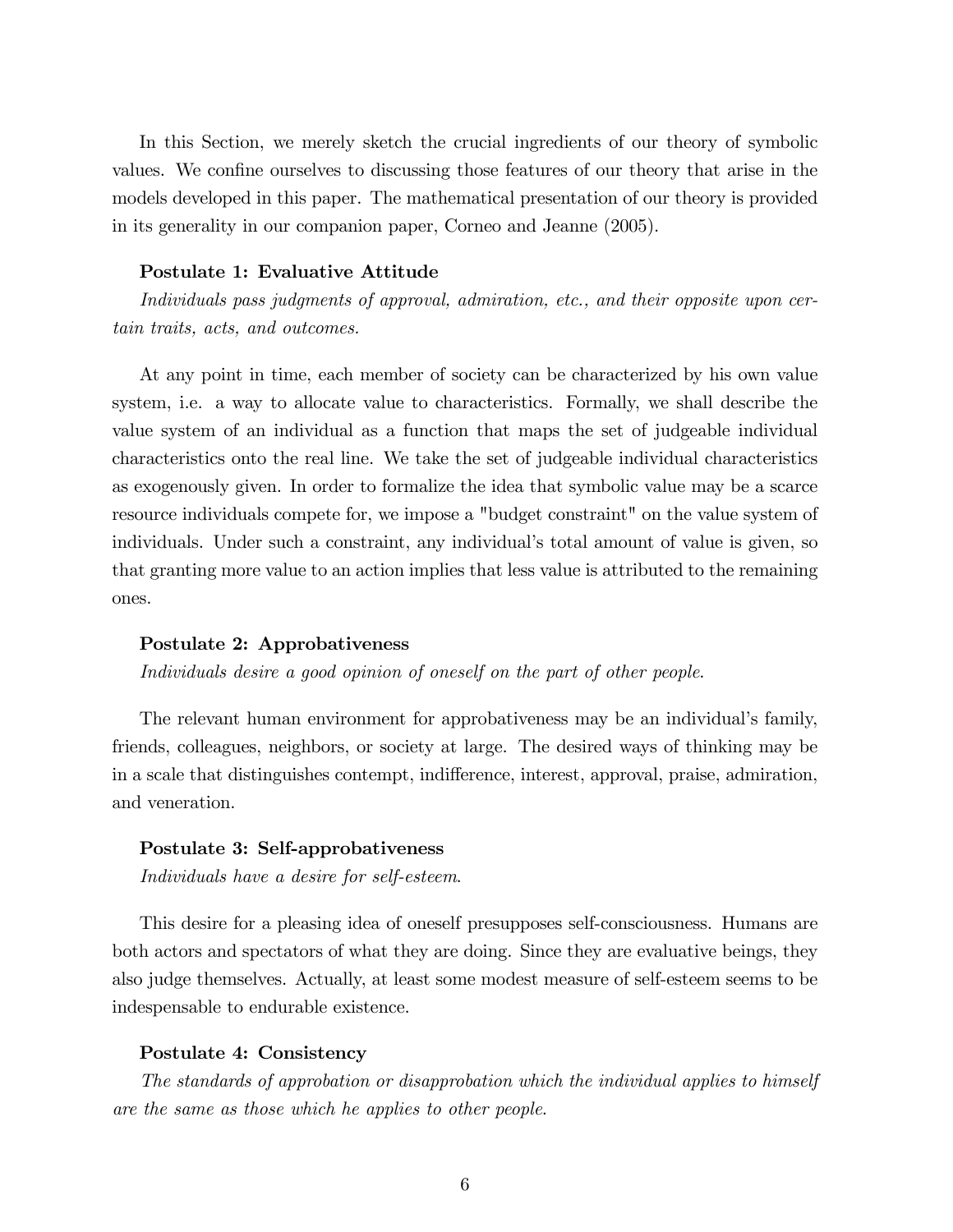This postulate corresponds to the rule of judging yourself as you would judge of others. While psychologists have identified ways of self-deception, i.e. methods that individuals adopt to manipulate their self-image, in the main individuals are subject to the control by the logic of consistency. It is difficult to systematically approve in oneself acts which one condemns in others, and when one does so, his fellows are quick to point out the inconsistency.

The models in this paper do employ Postulate 4. However, as it will become evident, no perfect consistency is required for our theory: small deviations from perfect consistency can be allowed for. The crucial requirement is that one's criteria for judging himself and the others be positively correlated.

People's well-being is supposed to depend upon both self-esteem and the esteem received by other people, along with consumption of goods and services. When choosing a course of action, individuals compare the economic return of actions and the esteem they carry.

In the remainder we introduce symbolic values in otherwise standard models of occupational choice. We deal with simple models in which agents choose between two occupations. We assume fully decentralized processes of value formation, occurring when individuals choose their symbolic values, either for themselves or their children. Evolutionary forces that may drive value formation are discussed in Sect. 6.

In the first model that we develop, the wage and the symbolic value of occupations are jointly determined. That model shows how economic and symbolic values can jointly be explained. As revealed by the model, symbolic values can significantly alter our assessment of how labor markets work. The second model introduces uncertainty in the picture and offers an interpretation of the emergence of tolerant societies. The third model that we present is an overlapping generation model that illuminates the interplay of economic take off and cultural change.

# 3 Basic Model

## 3.1 Assumptions

Consider a static economy with no uncertainty, populated by a continuum of atomistic individuals  $i \in [0, 1]$ . Individuals consume one homogeneous good, which is used as the numeraire. They have common preferences and specialize in one of two activities or occupations, referred to as a and b. The income accruing to an individual specializing in activity  $x \in \{a, b\}$  is denoted by  $y_x$ . We assume that income derived by an activity is a strictly decreasing function of the number of individuals who practice that activity. If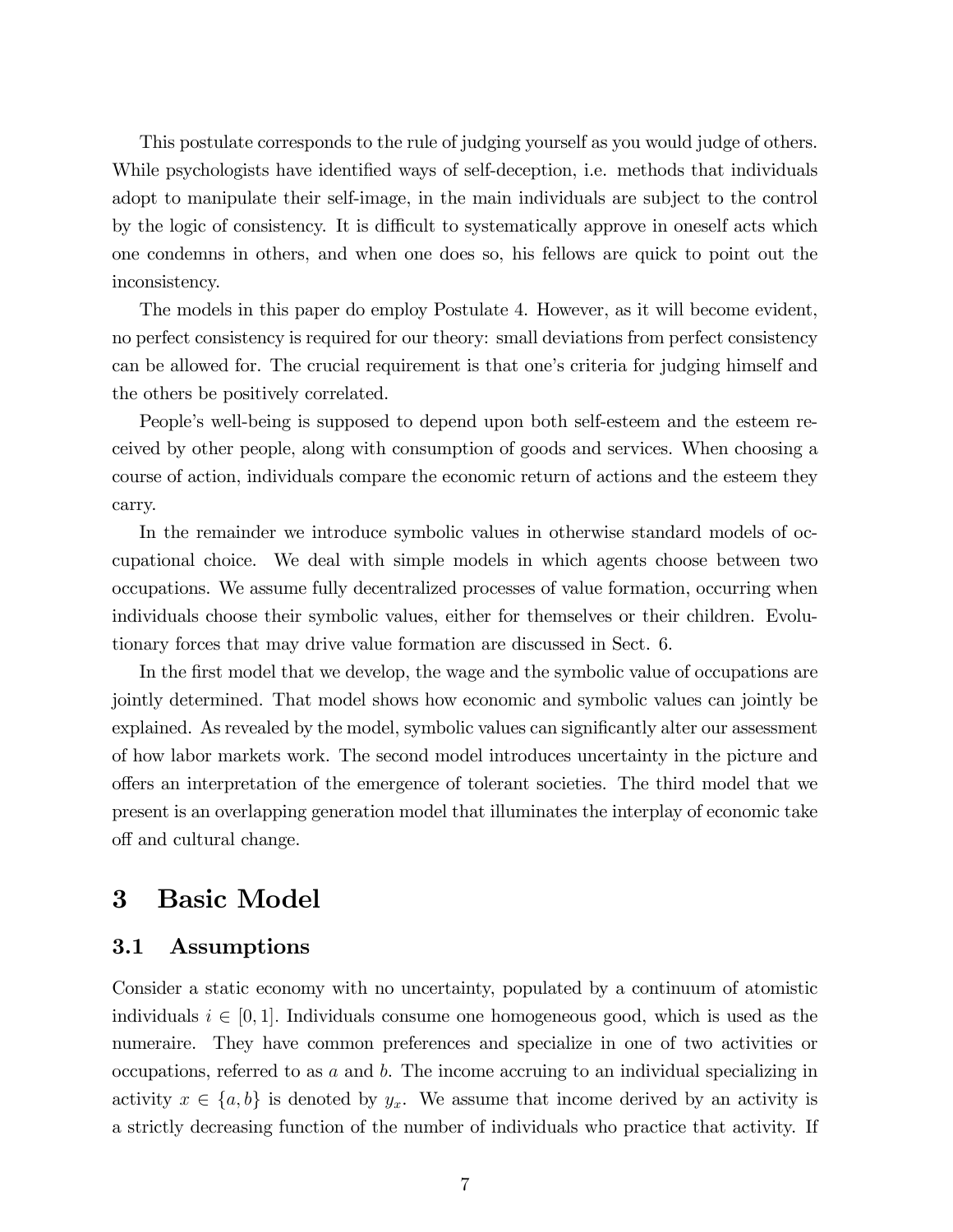we denote by n the number of individuals who practice activity a, the incomes  $y_a(n)$  and  $y_b(n)$  are respectively decreasing and increasing with n. Furthermore,  $y_a(n)$  and  $y_b(n)$  are assumed to be continuous.

If there are no externalities, the allocation of individuals to occupations is efficient if activity a and activity b yield the same income,

$$
y_a(n^{eff}) = y_b(n^{eff}).
$$

This equation must hold for an interior allocation in which both occupations are practiced by a strictly positive mass of individuals. If one occupation is more profitable than the other irrespective of the number of individuals who practice it, then the efficient allocation is a corner solution  $(n = 0 \text{ or } 1)$ .

To illustrate, assume that the good is produced by competitive Örms with two types of labor, a and b. The production function is Cobb-Douglas,

$$
y = A l_a^{\alpha} l_b^{1-\alpha},\tag{1}
$$

where  $l_a$  and  $l_b$  are the quantities of type a and type b labor respectively used by the representative firm,  $A > 0$ , and  $\alpha \in (0, 1)$ . Each individual is endowed with one unit of labor that he inelastically supplies to firms in a competitive labor market. Then  $y_a$  and  $y<sub>b</sub>$  are the equilibrium wages, given by

$$
y_a = \alpha A \left(\frac{1}{n} - 1\right)^{1-\alpha},
$$
  

$$
y_b = (1-\alpha)A \left(\frac{1}{n} - 1\right)^{-\alpha}.
$$

In this example, the efficient level of specialization in occupation a is  $n^{eff} = \alpha$ .

We now introduce the distinctive features of our theory. As mentioned in the Introduction, we assume that occupational activities carry a value that goes beyond the income that they bring to individuals. We thus define the symbolic, as opposed to economic, values of occupations.

Each individual  $i \in [0, 1]$  attaches symbolic value to occupations. The value that individual *i* assigns to occupation  $x \in \{a, b\}$  is measured by a non-negative index  $v(x, i)$ . The couple  $\{v(a, i), v(b, i)\}\)$  describes the value system of individual i. The set of all individual values  $(v(\cdot, i))_{i\in[0,1]}$  is the value system of the society under consideration.

When allocating symbolic value, individuals are subject to a constraint. Individuals may face a "physical" constraint if value is allocated during social interactions which use time and other resources. Or they may face a "psychic" constraint, in the sense that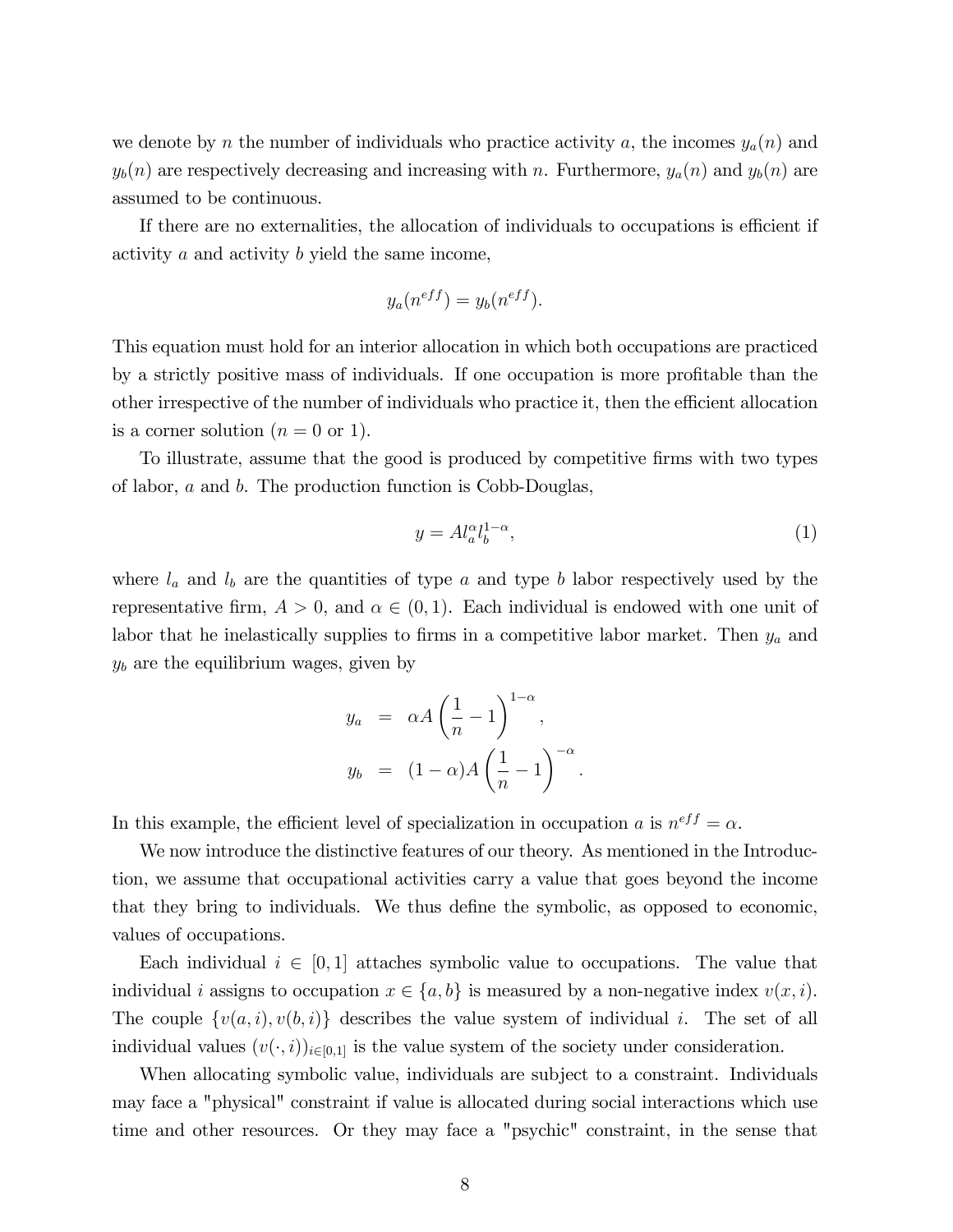values are inherently relative and individuals cannot increase the value they attach to an activity without reducing the value they attach to the remaining ones. Formally, we impose

$$
v(a,i) + v(b,i) = 1,
$$
\n(2)

 $\forall i$ , so that the value of an activity relative to the alternative,  $v(x, i) - v(x', i)$ , is between -1 and +1. Equation (2) can also be interpreted as setting an upper bound to the intensity of value concerns.

We define the *social esteem* in which the agent is held as the average of the esteem granted to his activity over the whole society. Thus, if the agent performs activity  $x$ , his social esteem is given by

$$
socv_x = \int_0^1 v(x,j) \, dy.
$$

For an individual  $i$ 's social esteem we may also write

$$
socv(i) = \int_0^1 v(x(i), j)dj,
$$

where  $x(i) \in \{a, b\}$  denotes the individual's occupation.<sup>3</sup>

We define the *self-esteem* of a individual i as the esteem in which he holds his own occupation:

$$
selfv(i) = v(x(i), i).
$$

We assume that the utility of individual  $i$  is an increasing function of his consumption, as well as the value of his occupation in terms of self-esteem and social esteem. We consider an additively separable specification of preferences,

$$
U(i) = S(c(i)) + \beta V(selfv(i)) + \gamma W(socv(i)),
$$

where  $c(i)$  is the real consumption of individual i and is given by his income:  $c(i) = y_{x(i)}$ . We assume that  $V(0) = W(0) = 0$  and  $S(\cdot), V(\cdot)$  and  $W(\cdot)$  are strictly increasing;  $\beta$  and  $\gamma$  are positive parameters that will be useful in comparative exercises on the strength of value concerns.

The timing of decisions is as follows. First, each individual  $i$  chooses his value system  $\{v(a, i), v(b, i)\}\$  subject to constraint (2). This step of the game can be interpreted as a benevolent parent choosing the values of his or her children. Second, individuals choose their occupations  $x(i)$  conditional on their values. Third, individuals receive their income and consume.

 $3$ As mentioned above, esteem could also be defined by reference to intermediate groups, such as family members, friends, neighbors, and colleagues. We consider a family-based measure of esteem in Section 5.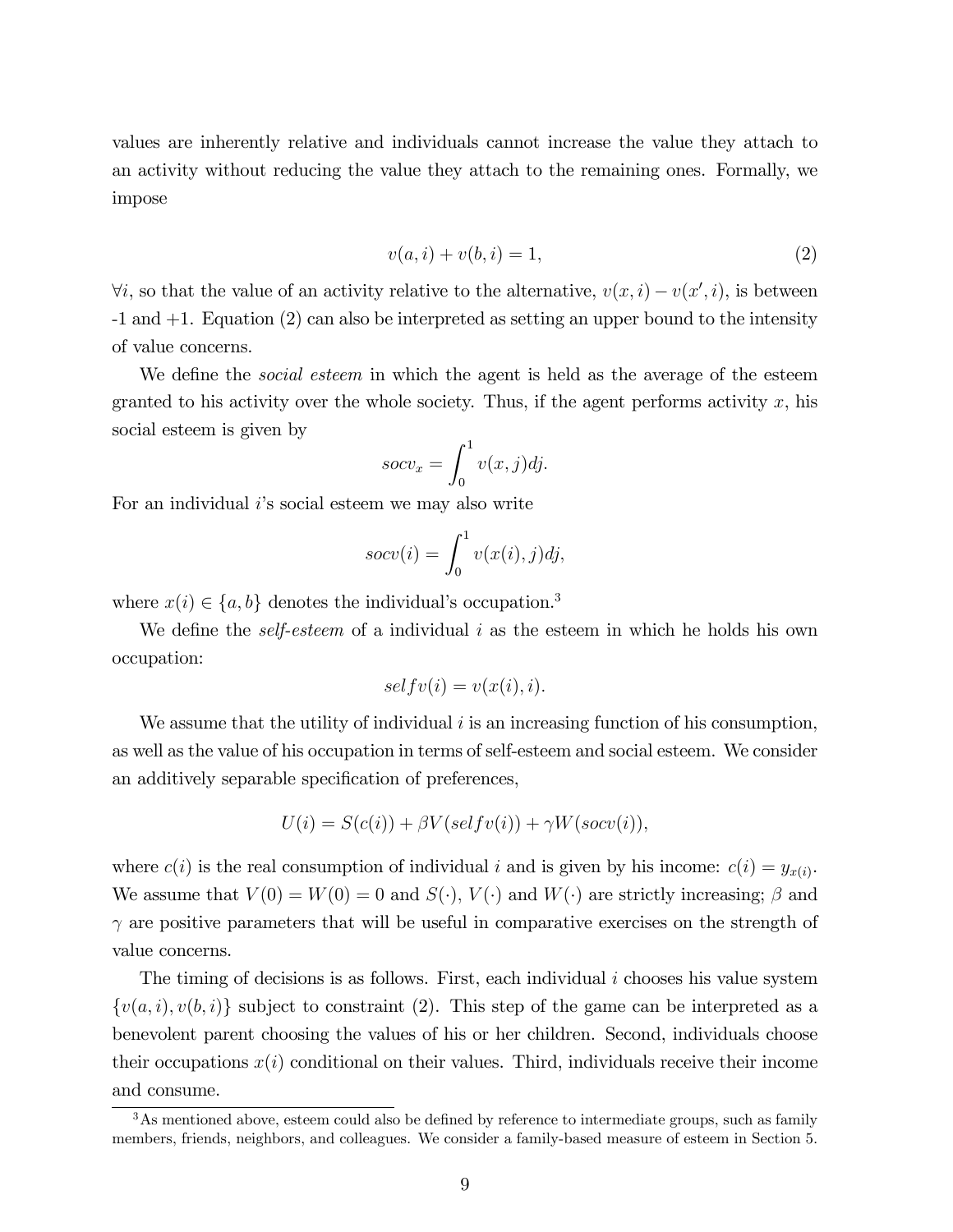Informally, a *socio-economic equilibrium* is a situation in which each agent chooses his occupation and values so as to maximize his utility function, taking choices of other agents as given.

### 3.2 Results

In this model, a socio-economic equilibrium always exists and is characterized by some interesting properties.

**Proposition 1** (Pride) Each agent puts the maximal amount of value in the occupation that he performs.

It is optimal for an agent who knows which occupation he will perform to put all the symbolic value on this occupation, since this increases his self-esteem without affecting the other determinants of his utility. The proof of the Proposition, therefore, relies entirely on the fact that individuals know their future occupations when they choose their values. Given the absence of uncertainty about the returns to occupations  $a$  and  $b$ , individuals know their future occupation in equilibrium. Individuals cannot expect to be indifferent between the two occupations when they choose their values: if it were the case, they would strictly increase their utility by changing their values in a way that tip the balance towards one of the two occupations.

The self-esteem associated with occupations a and b are respectively given by 1 and 1 and the corresponding social esteems are n and  $(1 - n)$ . It follows that the net benefit of occupation  $a$  relative to occupation  $b$  is

$$
B_a(n) = [S(y_a(n)) - S(y_b(n))] + \gamma [W(n) - W(1 - n)].
$$
\n(3)

The first term in the RHS of this equation is decreasing with  $n$  because the difference between the income of type a individuals and type b individuals decreases with the relative number of type  $\alpha$  individuals. The second term shows that the relative social esteem granted to occupation  $\alpha$  is increasing with the number of individuals who value this occupation, n.

An interior equilibrium (in which both occupations are chosen by a strictly positive mass of individuals) must satisfy the equilibrium condition  $B_a = 0$ . One can also have corner equilibria in which all individuals choose occupation  $a(n = 1 \text{ and } B_a \geq 0)$  or b  $(n = 0 \text{ and } B_a \leq 0)$ . If  $B_a$  is strictly decreasing with n on the whole [0, 1] interval, then the equilibrium must be unique.

The second term of the RHS in (3) increases with n from  $-\gamma W(1)$  for  $n = 0$  to  $\gamma W(1)$ for  $n = 1$ . If  $\gamma$  is large enough this term dominates the other two, implying that there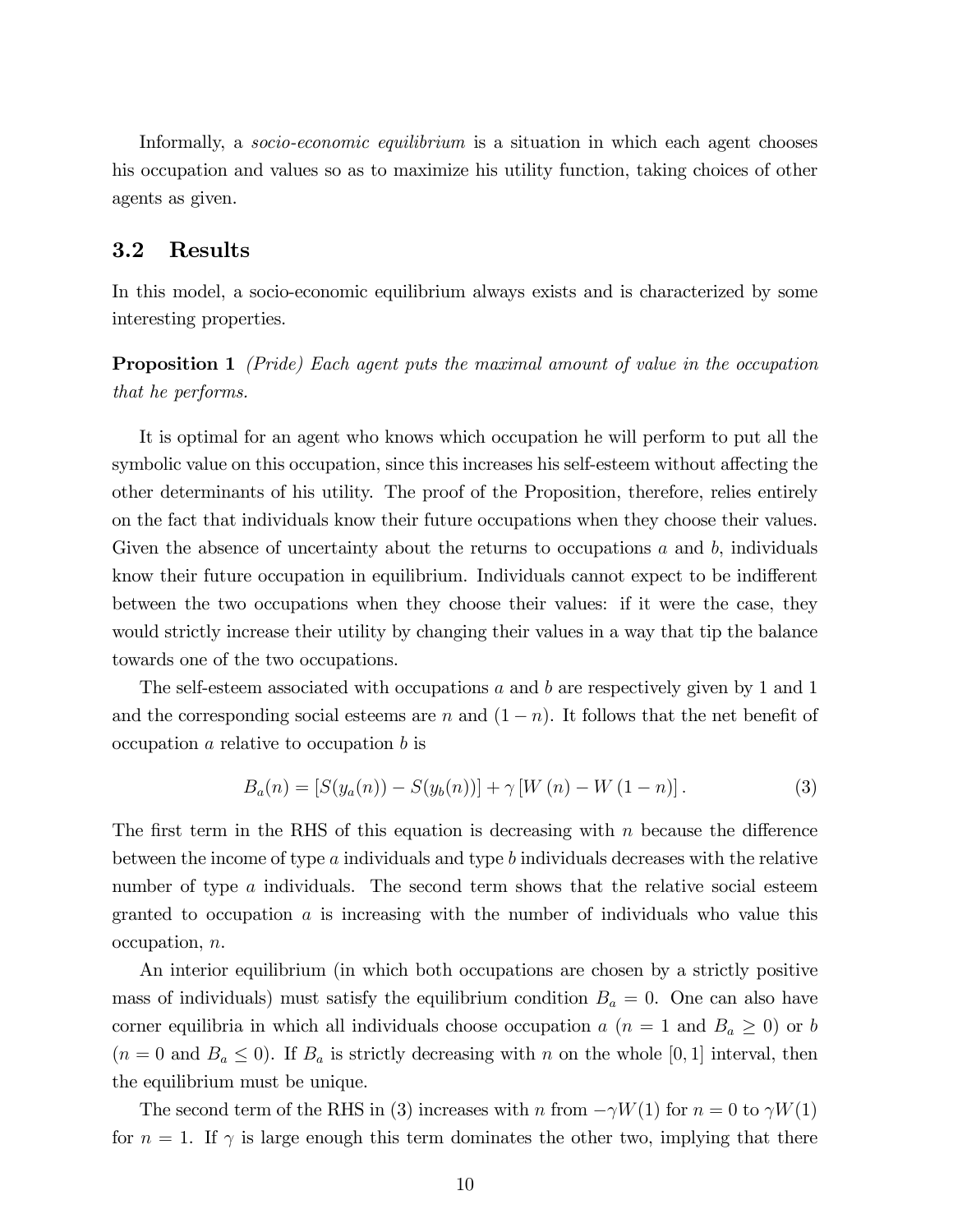are two stable equilibria, one in which all individuals practice a and one in which they all practice b. Our results are summarized in the following Corollary.

**Corollary 2** If the concern for social esteem is weak enough (i.e.,  $\gamma$  is small enough), the equilibrium is unique. If the concern for social esteem is strong enough (i.e.,  $\gamma$  is large enough), the total return to occupation a is increasing with the number of individuals who practice it. Then there may be two stable equilibria, one in which all individuals choose occupation a and one in which they all choose occupation b.

This result illustrates how concerns for social esteem can lead to conformism. By choosing to invest symbolic value in his own future occupation an individual reduces the social esteem for the other occupation and thus induces other individuals to imitate him. This may generate bandwagon effects in the choice of values and occupations.<sup>4</sup>

In equilibrium, the two occupations yield the same self-esteem, equal to 1. In an interior equilibrium, individuals must be indifferent between valuing and practicing occupation a or occupation b. One must have

$$
S(y_a) + \gamma W(socv_a) = S(y_b) + \gamma W(socv_b). \tag{4}
$$

Hence, an occupation can yield a higher income if and only if it yields a lower social esteem. This finding can be viewed as an application of the theory of compensating wage differentials, and should be interpreted in its terms. In particular, the same finding would not hold if specializing in occupations entailed disutility that differs across occupations.

**Corollary 3** In equilibrium the occupations yield the same self-esteem, self  $v_a = selfv_b$ . In an interior equilibrium, occupation a yields a higher income than occupation b if and only if it associated with a lower social esteem.

Generically, a socio-economic equilibrium is not Pareto-efficient, because there is no market price for symbolic value. How do values distort the equilibrium? In an interior equilibrium the equilibrium condition (4) can be written,

$$
B_a(n) = S(y_a(n)) + \gamma W(n) - S(y_b(n)) - \gamma W(1 - n) = 0.
$$

 $4$ On the role of values in determining occupational choice, Pascal wrote: "La chose la plus importante ‡ toute la vie, est le choix du mÈtier: le hasard en dispose. La coutume fait les macons, soldats, couvreurs. "Cíest un excellent couvreur", dit-on; et, en parlant des soldats:"Ils sont bien fous", dit-on; et les autres au contraire: "Il níy a rien de grand que la guerre; le reste des hommes sont des coquins". A force d'ouir louer en l'enfance ces métiers, et mépriser tous les autres, on choisit; ... car des pays sont tous de macons, díautres tous de soldats, etc. Sans doute que la nature níest pas si uniforme. Cíest la coutume qui fait donc cela..." (Pensées et Opuscules, Larousse, Paris, 39th ed., 1934, p. 28-29).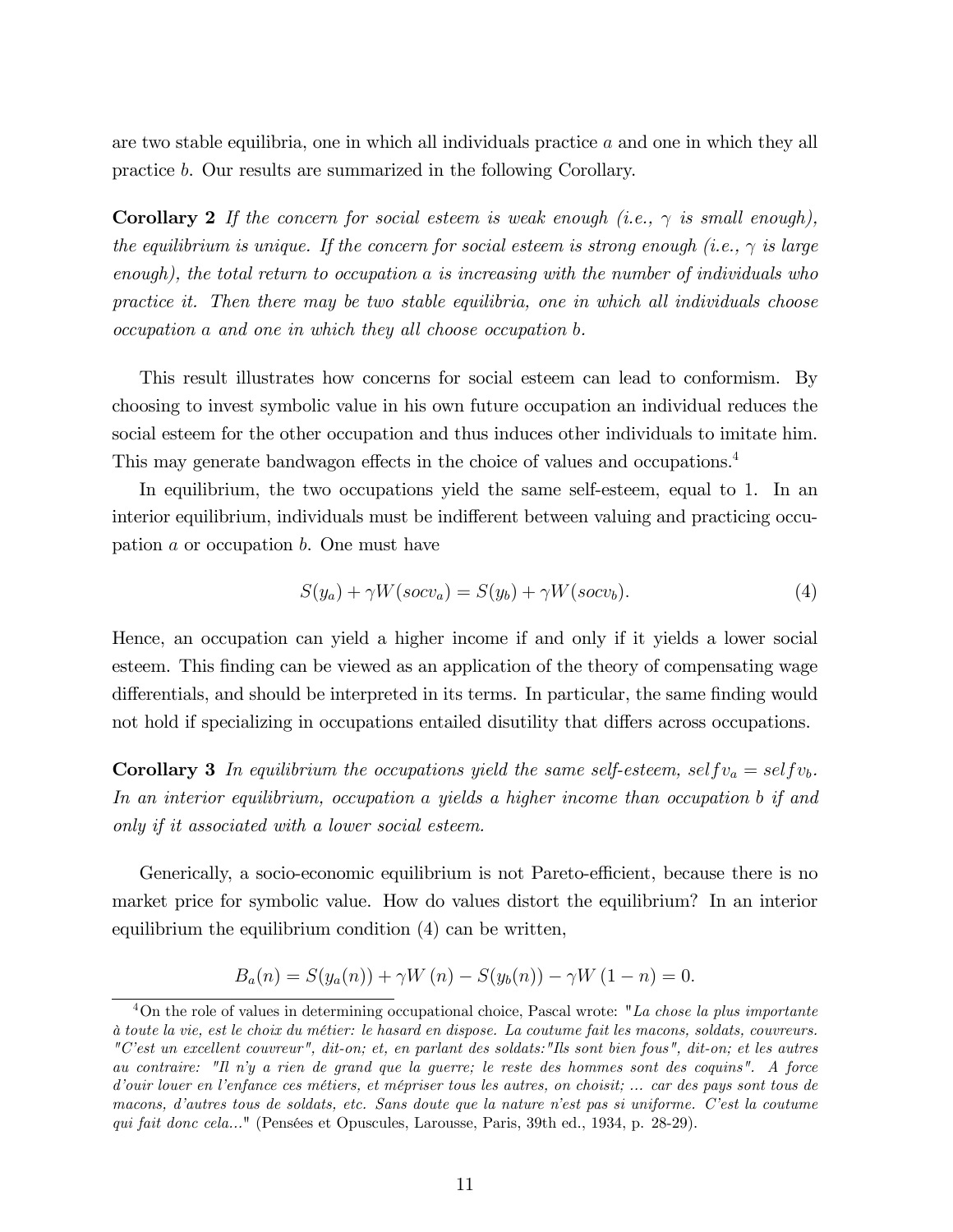We look at *stable* interior equilibria satisfying  $B'_a(n) < 0$  (this requires  $\gamma$  to be not too large, as we saw in Corollary 2: if  $\gamma$  is large then stable equilibria tend to be at the corners). If  $n^{eff} < 1/2$ , then  $B_a(n^{eff}) < 0$  and  $B_a$  is equal to zero for a value of n lower than  $n^{eff}$ . If  $n^{eff} > 1/2$ , then  $B_a(n^{eff}) > 0$  and  $B_a$  is equal to zero for a value of n higher than  $n^{eff}$ .

Symbolic values bias the equilibrium by magnifying the size difference between group a and group b (reducing the size of group a if it is smaller than  $1/2$  and increasing it if it is larger). The reason is that individuals who are member of large groups tend enjoy more social esteem.

Our results are summarized in the following proposition.

**Proposition 4** (Conformism) Social values bias the equilibrium by magnifying the size difference between between group a and group b.

However, social rewards might raise economic efficiency if occupation-specific externalities exist. By way of an example, occupation a may generate new knowledge, which in turn increases economywide labor productivity. In the case of the Cobb-Douglas technology (1), the parameter A may capture a technological spillover:  $A = A(n)$ , with  $A' > 0$ . In the absence of social rewards ( $\gamma = 0$ ), the laissez-faire economy exhibits an inefficient allocation of labor,  $n < n^{eff}$ . If  $\alpha > 1/2$ , the existence of social rewards  $(\gamma > 0)$  increases the number of those in occupation a. A unique, strictly positive, level of  $\gamma$  exists, such that the equilibrium allocation of labor is efficient.

## 4 An open mind as an insurance device

A natural interpretation of the above model is that an individual's values are selected by his benevolent parents and the latter have perfect foresight about the occupation of their child. We now relax the assumption of perfect foresight by allowing the talent of the child to be stochastic. This uncertainty can have a major impact on the value system chosen by parents.

### 4.1 Assumptions

Preferences are represented, as in the basic model, by the utility function

$$
U(i) = S(c(i)) + \beta V(selfv(i)) + \gamma W(socv(i)),
$$

with the same properties as above. We additionally assume that  $S(\cdot)$  and  $V(\cdot)$  are strictly concave and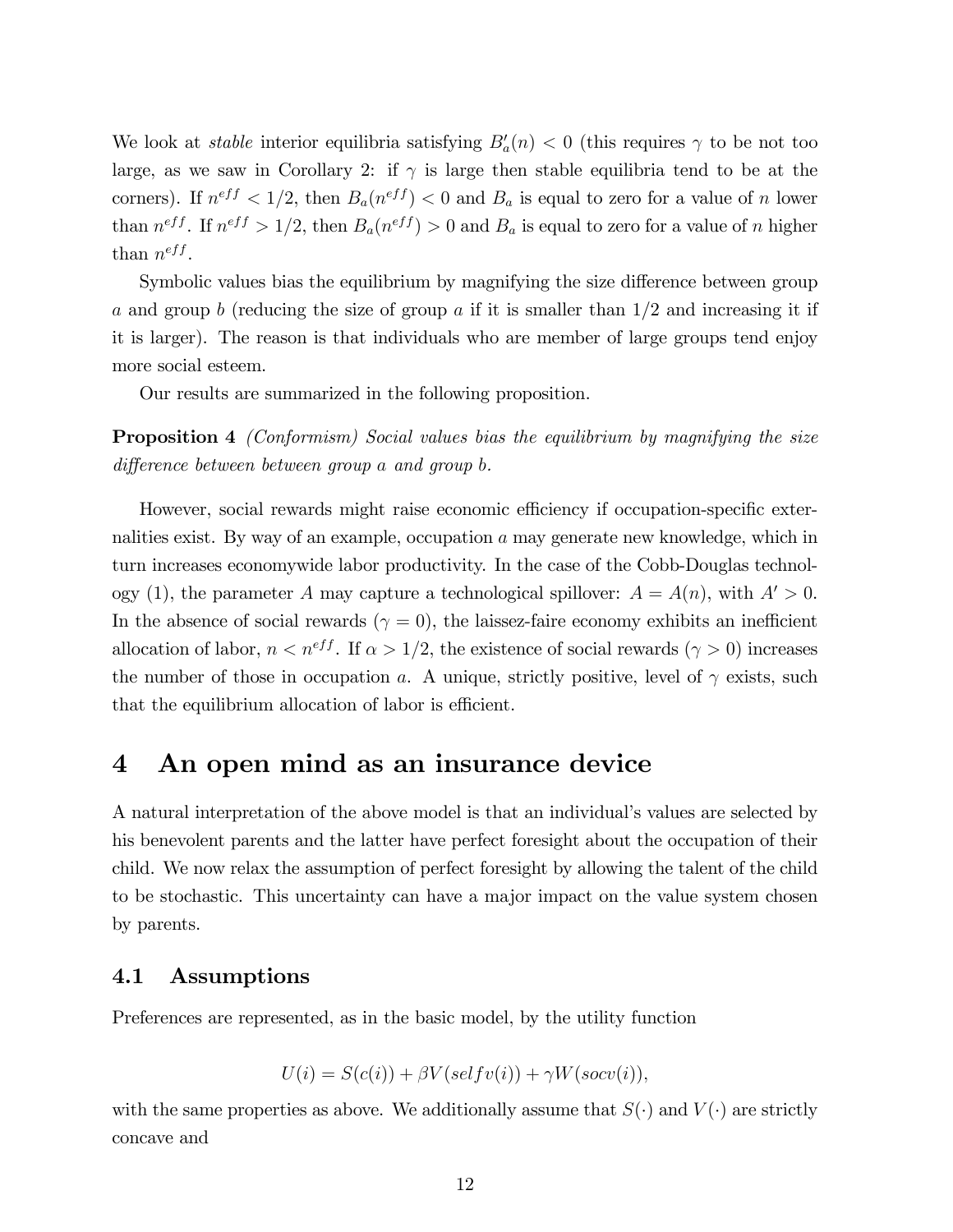$$
S(c)|_{c\leq 0}=-\infty.
$$

An individual's professional talent for the two occupations  $a$  and  $b$  is now assumed to be stochastic. Agent *i* earns  $y_a + \Delta_i$  if employed in sector *a*, and he earns  $y_b - \Delta_i$  if employed in sector b, where  $y_a$  and  $y_b$  are defined as in the basic model.  $\Delta_i$  captures the talent of individual  $i$  for activity  $a$ ; we assume that it is a binomial zero-mean random variable equal to  $\Delta \geq 0$  with probability  $1/2$  and to  $-\Delta$  with probability  $1/2$ .

The sequence of events is as follows. First, the parent of individual  $i, i \in [0, 1]$ , chooses his child's value system  $\{v(a, i), v(b, i)\}\$  subject to (2). The parent is perfectly benevolent and selects the values that maximize his child's expected utility. Second, Nature selects the talent of each individual. Each individual gets to know his talent. Third, individuals choose their occupations  $x(i)$ , receive their income, and consume.

## 4.2 Decision problem at family level

We solve for the parent's optimal investment in values by proceeding backwards, looking first at the child's choice of occupation, conditional on his values. Notice that when the child makes his choices, uncertainty has already been resolved so that the child has perfect foresight about the pecuniary and symbolic returns of occupations.

Utility derived from social esteem attached to each activity is exogenous at the individual level; thus, they will simply be denoted by  $W_a$  and  $W_b$ . Individual (child) i selects activity a if and only if

$$
S(y_a + \Delta_i) + \beta V(v_a) + \gamma W_a > S(y_b - \Delta_i) + \beta V(1 - v_a) + \gamma W_b,
$$

where we use  $v_x$  for  $v(x, i)$ ,  $x \in \{a, b\}$ , to save notation.

There are three cases to consider. The individual chooses activity a irrespective of his talent, he chooses activity b irrespective of his talent, or he chooses activity a if and only he is talented for this activity. These cases respectively arise under the following conditions:

$$
V(v_a) - V(1 - v_a) > \frac{1}{\beta} [S(y_b + \Delta) - S(y_a - \Delta) - \gamma (W_a - W_b)],
$$
  

$$
V(v_a) - V(1 - v_a) < \frac{1}{\beta} [S(y_b - \Delta) - S(y_a + \Delta) - \gamma (W_a - W_b)],
$$
  

$$
\frac{1}{\beta} [S(y_b - \Delta) - S(y_a + \Delta) - \gamma (W_a - W_b)] < V(v_a) - V(1 - v_a) \wedge
$$
  

$$
V(v_a) - V(1 - v_a) < \frac{1}{\beta} [S(y_b + \Delta) - S(y_a - \Delta) - \gamma (W_a - W_b)].
$$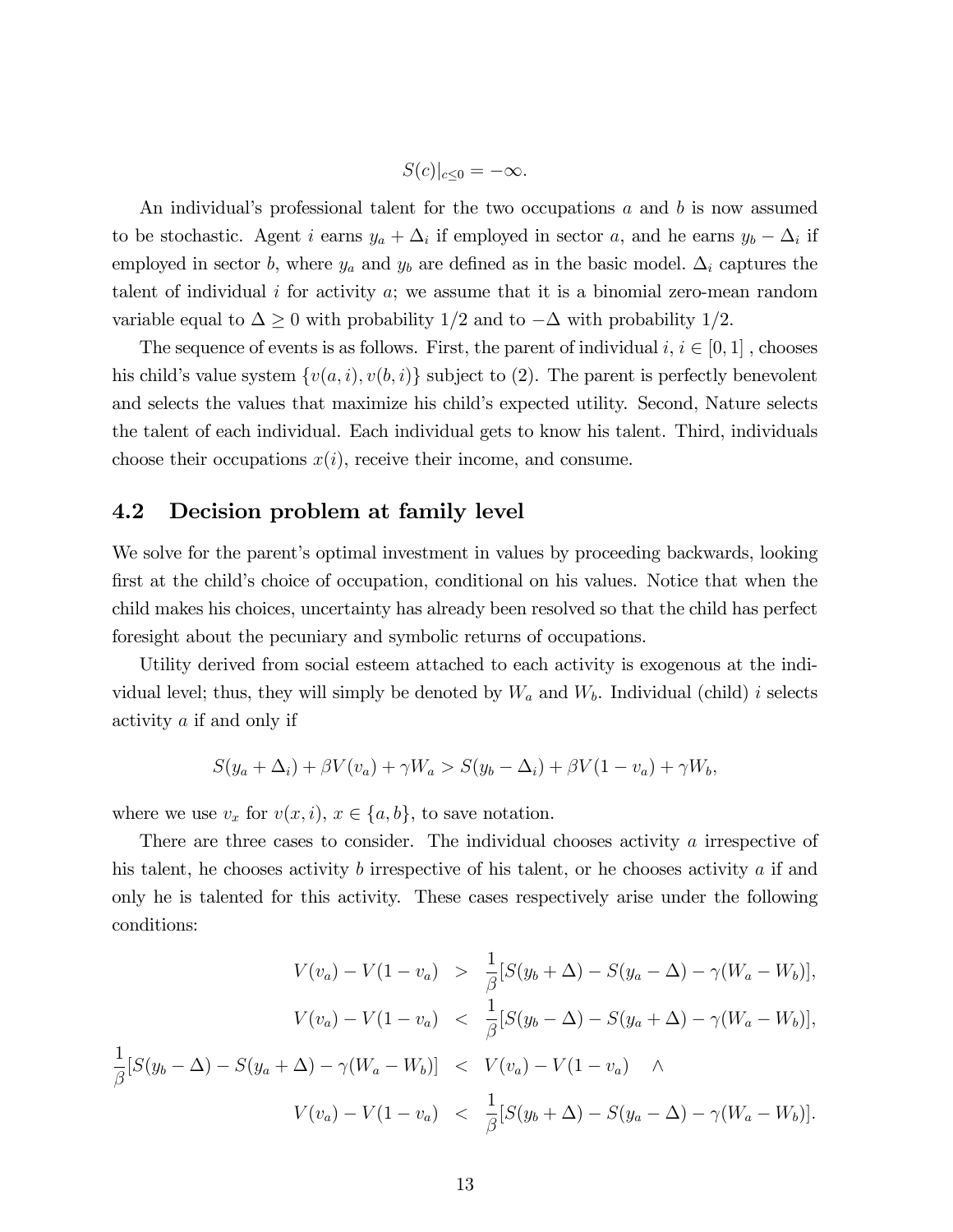Since  $V(v_a) - V(1-v_a)$  is strictly incresing in  $v_a$ , these conditions define three sub-intervals for the value of activity a, say  $[0, \underline{v}_a], [\underline{v}_a, \overline{v}_a],$  and  $[\overline{v}_a, 1],$  such that the individual chooses activity  $a(b)$  irrespective of his talent if and only if the value he puts on activity  $a$  is in the third (Örst) interval, and he chooses the activity for which he is most talented if and only if  $v_a$  is in the intermediate interval. This is intuitive: the individual chooses the activity with the highest pecuniary payoff when his choice is not too much influenced, in one way or another, by symbolic values.

Note that, depending on preferences and returns to occupations, one could have  $v_a =$ 0 or  $\bar{v}_a = 1$ , in which case the first or the second interval have zero measure. The intermediate interval collapses to one point  $\underline{v}_a = \overline{v}_a$  if there is no uncertainty about the child's talent, i.e.  $\Delta = 0$ .

In the three sub-intervals, the level of the child's expected utility is given as follows:

in 
$$
[0, \underline{v}_a], E[U] = \frac{S(y_b - \Delta) + S(y_b + \Delta)}{2} + \beta V(1 - v_a) + \gamma W_b,
$$
  
\nin  $[\underline{v}_a, \overline{v}_a], E[U] = \frac{1}{2}[S(y_a + \Delta) + \beta V(v_a) + \gamma W_a] + \frac{1}{2}[S(y_b + \Delta) + \beta V(1 - v_a) + \gamma W_b],$   
\nin  $[\overline{v}_a, 1], E[U] = \frac{S(y_a - \Delta) + S(y_a + \Delta)}{2} + \beta V(v_a) + \gamma W_a.$ 

Figure [1] shows how  $E[U]$  depends on  $v_a$  in the case where the three intervals have a strictly positive measure. The child's welfare is strictly decreasing with  $v_a$  in the lefthand-side interval: increasing the value put by the child on activity a unambiguously reduces his welfare since he will practice activity  $b$  with certainty. The child's welfare strictly increases with  $v_a$  in the right-hand-side interval. By contrast, the child's welfare is a concave function of  $v_a$  in the intermediate interval, since

in 
$$
[\underline{v}_a, \overline{v}_a], \frac{dE[U]}{dv_a} = \frac{\beta}{2} [V'(v_a) - V'(1 - v_a)],
$$
  

$$
\frac{d^2E[U]}{dv_a^2} = \frac{\beta}{2} [V''(v_a) + V''(1 - v_a)] < 0.
$$

From the expression above, it follows that if the interval  $[\underline{v}_a, \overline{v}_a]$  contains 1/2, then in this interval the child's welfare is maximized by  $v_a = 1/2$ .<sup>5</sup> If the interval  $[\underline{v}_a, \overline{v}_a]$  does not contain  $1/2$ , then  $E[U]$  will reach its local maximum at a bound of the interval:  $1/2$ should be replaced by  $\underline{v}_a$  if  $\underline{v}_a > 1/2$  and by  $\overline{v}_a$  if  $\overline{v}_a < 1/2$ .

$$
qV'(v_a) = (1-q)V'(v_b).
$$

Then, the optimal  $v_a$  is larger than  $1/2$  if and only if q does the same.

 $5$ The optimality of equal values depends *inter alia* on the assumption of equiprobable talents. Suppose that the probability to be talented for activity  $a$  is  $q$ . Then, the optimality condition reads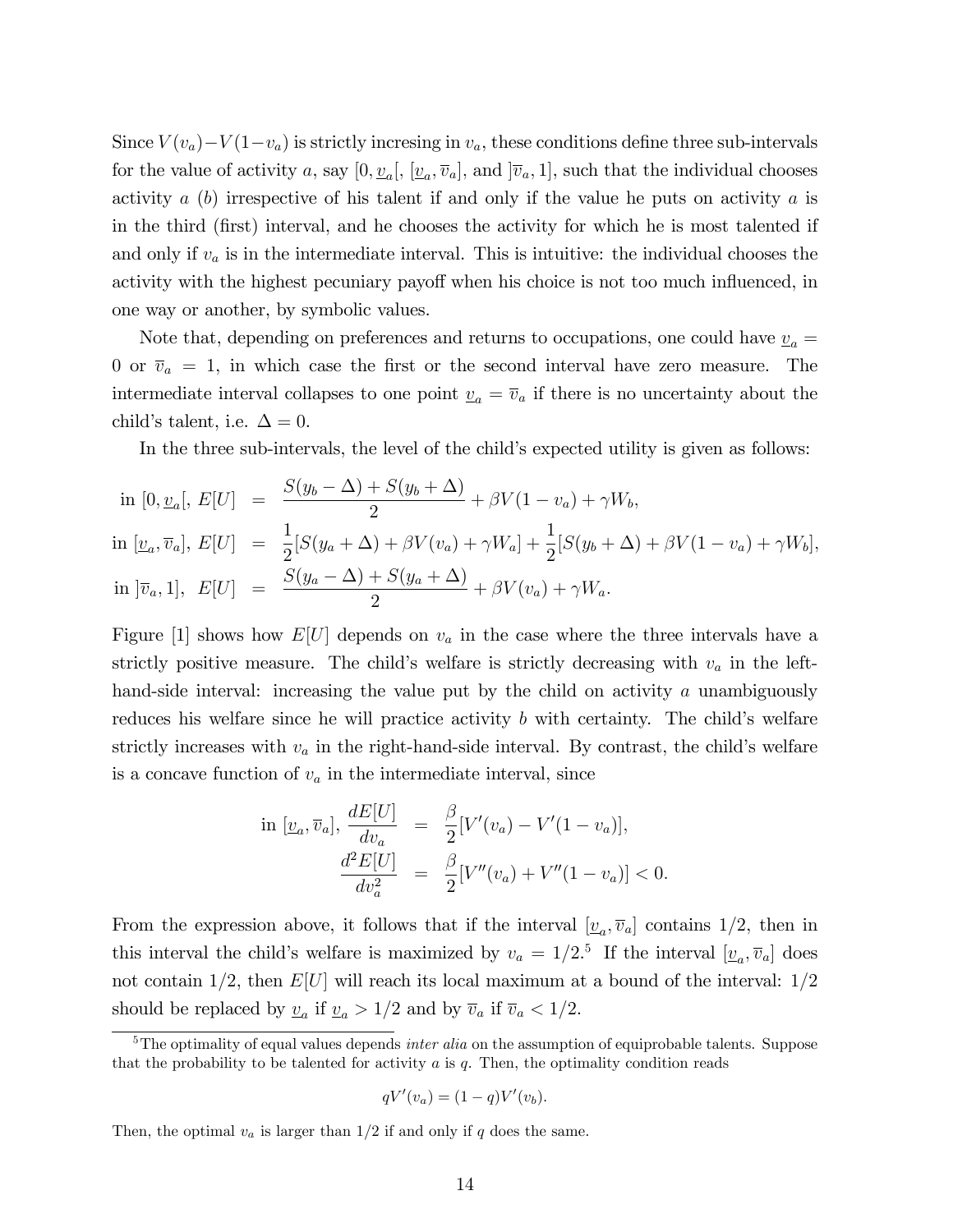Letting  $v_m$  denote the optimal value of activity a in the interval  $[\underline{v}_a, \overline{v}_a]$ , the corresponding maximum value of welfare is given by

$$
E[U]_m^* = \frac{1}{2}[S(y_a + \Delta) + S(y_b + \Delta)] + \frac{\beta}{2}[V(v_m) + V(1 - v_m)] + \frac{\gamma}{2}[W_a + W_b].
$$

Insert Figure [1] about here.

In the left-hand-side and right-hand-side intervals, the child's expected utility is maximized by setting  $v_a$  to respectively 0 and 1, since in the left-hand-side interval expected utility strictly decreases with  $v_a$  and in the right-hand-side expected utility strictly increases with  $v_a$ . Hence, the maximum value of welfare attained in those two intervals is given by

in 
$$
[0, \underline{v}_a], E[U]^* = \frac{S(y_b - \Delta) + S(y_b + \Delta)}{2} + \beta V(1) + \gamma W_b,
$$
  
in  $|\overline{v}_a, 1|, E[U]^* = \frac{S(y_a - \Delta) + S(y_a + \Delta)}{2} + \beta V(1) + \gamma W_a.$ 

The parent's optimal investment in values results from the comparison of  $E[U]_l^*, E[U]_m^*$ and  $E[U]_r^*$ .

**Proposition 5** There exists a critical threshold in the uncertainty over the child's talent,  $\Delta > 0$ , such that,

if  $\Delta < \overline{\Delta}$ , the parent invests all the symbolic value in one activity which his child will practice irrespective of his talent (Paternalism);

if  $\Delta > \Delta$ , the parent invests some symbolic value in each activity and the child chooses the one for which he is the most talented (Permessiveness).

*Proof.* We first show that there exists a unique  $\Delta > 0$  such that  $U_{sp}^* \equiv Sup \{E[U]_l^*, E[U]_r^*\} =$  $E[U]_m^*, \underline{v}_a < \overline{v}_a, \underline{v}_a > 0$  if  $U_{sp}^* = E[U]_l^*, \overline{v}_a < 1$  if  $U_{sp}^* = E[U]_r^*.$ 

If  $\Delta = 0$ , then  $U_{sp}^* > E[U]_{m}^*$ . If  $\Delta \geq Inf\{y_a, y_b\}$ , then  $U_{sp}^* < E[U]_{m}^*$  because  $S(y_x (\Delta) = -\infty, x = a, b$ . Since  $U_{sp}^*$  and  $E[U]_{m}^*$  are continuous in  $\Delta$ , there exists a  $\Delta > 0$  such that  $U_{sp}^* = E[U]_{m}^*$ . We denote it by  $\Delta$ .

Since  $\underline{v}_a < \overline{v}_a$  as soon as  $\Delta > 0$ , the property  $\underline{v}_a < \overline{v}_a$  holds for  $\Delta = \overline{\Delta}$ .

Consider the case  $E[U]^*_{l} < E[U]^*_{r}$  if  $\Delta = \Delta$ . We have to show that  $\overline{v}_a < 1$ , i.e. there exists  $v_a \in [0, 1)$  such that

$$
S(y_a - \overline{\Delta}) + \beta V(v_a) + \gamma W_a > S(y_b + \overline{\Delta}) + \beta V(1 - v_a) + \gamma W_b.
$$

Adding to each side of this inequality the amount  $S(y_a + \overline{\Delta}) + \beta V(1) + \gamma W_a$  and dividing the results by 2 yields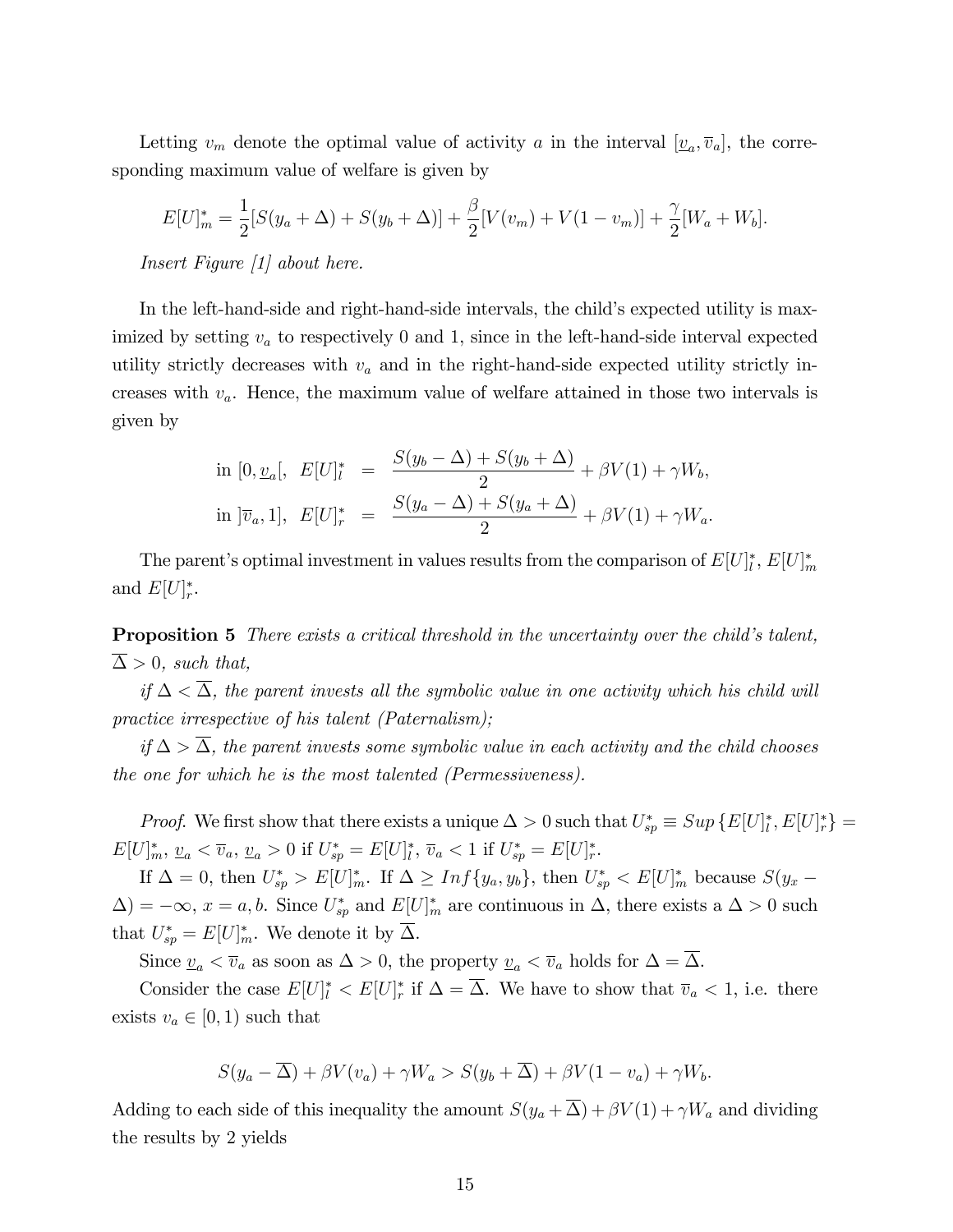$$
\frac{S(y_a - \overline{\Delta}) + S(y_a + \overline{\Delta})}{2} + \frac{\beta}{2} [V(v_a) + V(1)] + \gamma W_a
$$
  
> 
$$
\frac{S(y_a + \overline{\Delta}) + S(y_b + \overline{\Delta})}{2} + \frac{\beta}{2} [V(1 - v_a) + V(1)] + \frac{\gamma}{2} [W_a + W_b].
$$

Now, denote the terms on the two sides of this inequality by  $F(v_a)$  and  $G(v_a)$ , respectively. We thus have to prove that there exists  $v_a \in [0, 1)$  such that  $F(v_a) > G(v_a)$ . To begin with, we show that  $F(1) > G(1)$ . Notice that

$$
F(1) = E[U]_r^* = \frac{S(y_a + \overline{\Delta}) + S(y_b + \overline{\Delta})}{2} + \frac{\beta}{2}[V(v_m) + V(1 - v_m)] + \frac{\gamma}{2}[W_a + W_b]
$$

by  $E[U]^*_r = E[U]^*_m$  and use of the notation  $v_m = \arg \max_{v_a} E[U]$  subject to  $v_a \in [\underline{v}_a, \overline{v}_a]$ . The inequality  $F(1) > G(1)$  can thus be written as

$$
\frac{S(y_a + \overline{\Delta}) + S(y_b + \overline{\Delta})}{2} + \frac{\beta}{2} [V(v_m) + V(1 - v_m)] + \frac{\gamma}{2} [W_a + W_b]
$$
  
> 
$$
\frac{S(y_a + \overline{\Delta}) + S(y_b + \overline{\Delta})}{2} + \frac{\beta}{2} [V(0) + V(1)] + \frac{\gamma}{2} [W_a + W_b].
$$

The latter holds true because  $V'' < 0$ . By a continuity argument, there exists  $v_a$  just smaller than 1 such that  $F(v_a) > G(v_a)$ .

A similar method shows that  $\underline{v}_a > 0$  if  $E[U]^*_{l} > E[U]^*_{r}$  for  $\Delta = \Delta$ .

Uniqueness of  $\overline{\Delta}$  and the statement in the Proposition then follow from observing that

$$
\frac{\partial U_{sp}^*}{\partial \Delta} < 0,
$$
\n
$$
\frac{\partial E[U]_m^*}{\partial \Delta} > 0,
$$
\n
$$
\frac{\partial \underline{v}_a}{\partial \Delta} \le 0
$$

and

$$
\frac{\partial \overline{v}_a}{\partial \Delta} \ge 0.
$$

QED

The intuition is straightforward. If the amount of uncertainty is negligible, parents optimally put all symbolic value in one activity because doing this maximizes the childís self-esteem without consumption losses. In such a situation paternalism has zero opportunity costs. Increasing the uncertainty over the child's talent makes paternalism less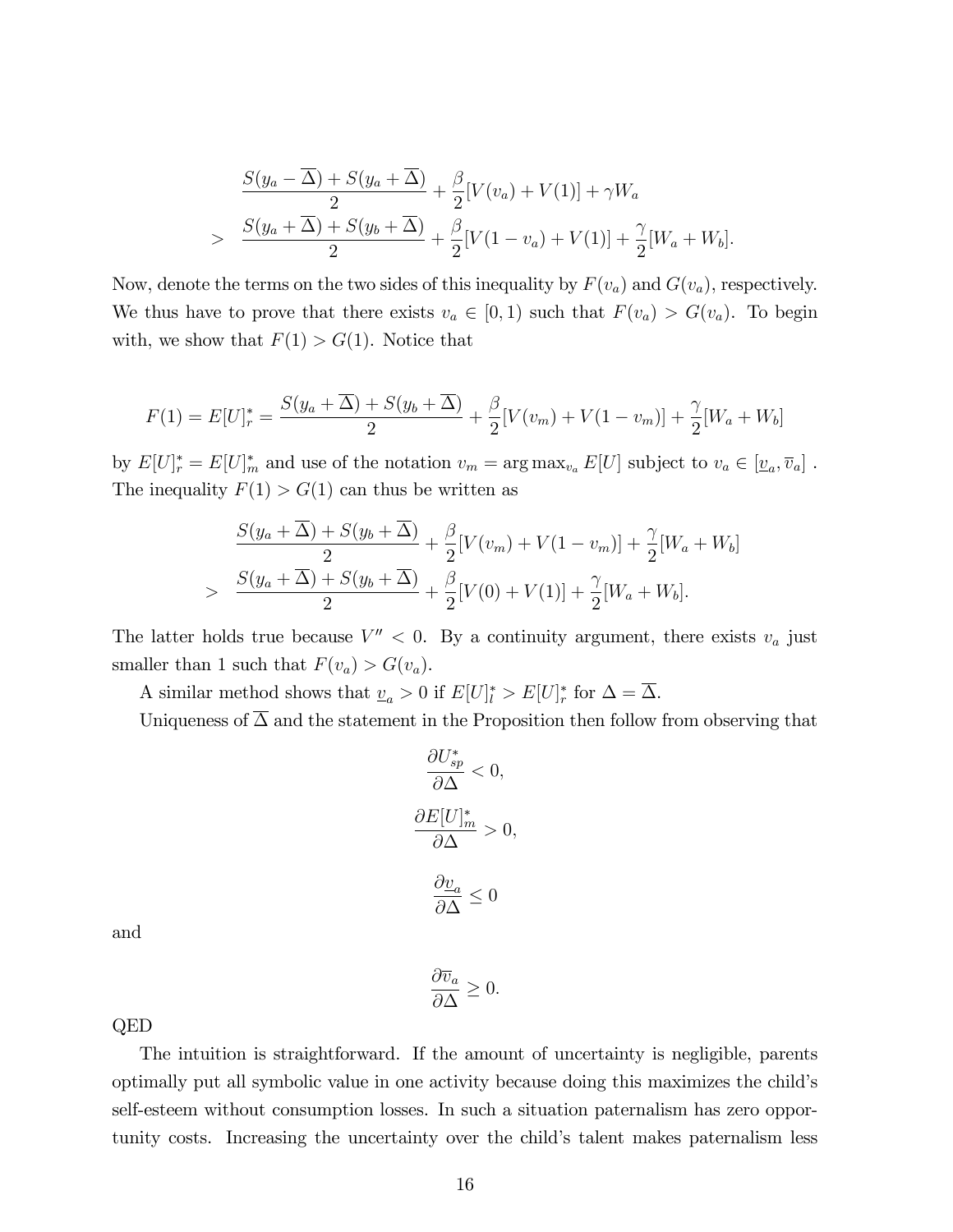attractive: in order to preserve a high self esteem, the child might perform an activity for which he is not talented, so that his income and consumption might be too low. At some point, uncertainty becomes so large the income risk is not worthwhile bearing and the parents wish their child to perform the activity for which he turns out to be more talented. In this case, paternalism is a suboptimal strategy. By putting all value in one activity, paternalism would make the individual carry maximal risk in terms of self-esteem. But individuals are risk averse with respect to the amount of self-esteem they have. Flexibility in the choice of occupation is therefore accompanied by value diversification. An open mind self-insures one's self-esteem.

Uncertainty about occupational opportunities thus leads families to diversify their values. This uncertainty gives rise to a tolerant society where individuals attach some positive value to the activity that they do not perform.

Our results may be interpreted as follows. Traditional societies displayed both rare occupational change (because of entry restrictions and slow technical progress) and low geographical mobility (because of exhorbitant mobility costs). This implied a relatively high degree of predictability of future activity and location. This explains the widely observed craft honour and local patriotism. Craft honour and local patriotism began to vanish when technological and political innovations dramatically increased professional and geographical mobility. By the same token, nationalism - which may be interpreted as a cheap way to sustain one's self-esteem - may decline if the international mobility of persons increases.

### 4.3 General equilibrium

At the general-equilibrium level, both the returns of the activities and their social esteem are endogenous. In order to close the model, we need to make an assumption about how individual talents are correlated. We assume completely independent risks. Thus, ex post, one half of the population is talented for a and the other half is talented for  $b$ ; there is no aggregate risk.

Hitherto we have shown that at most three types of socialization strategies may exist in equilibrium: investing all symbolic value in  $a$ , investing all symbolic value in  $b$ , or putting the same value in each activity (we abstract from the possibility of  $v_m \neq 1/2$ in what follows). Define, respectively, by  $\rho$ ,  $\lambda$  and  $\mu$  the mass of families following each socialization strategy in equilibrium, with  $\rho + \lambda + \mu = 1$ . In principle, seven types of equilibria may exist: three monomorphic equilibria in which only one socialization strategy is employed, three polymorphic equilibria in which only one socialization strategy fails to be employed, and one polymorphic equilibrium in which all three socialization strategies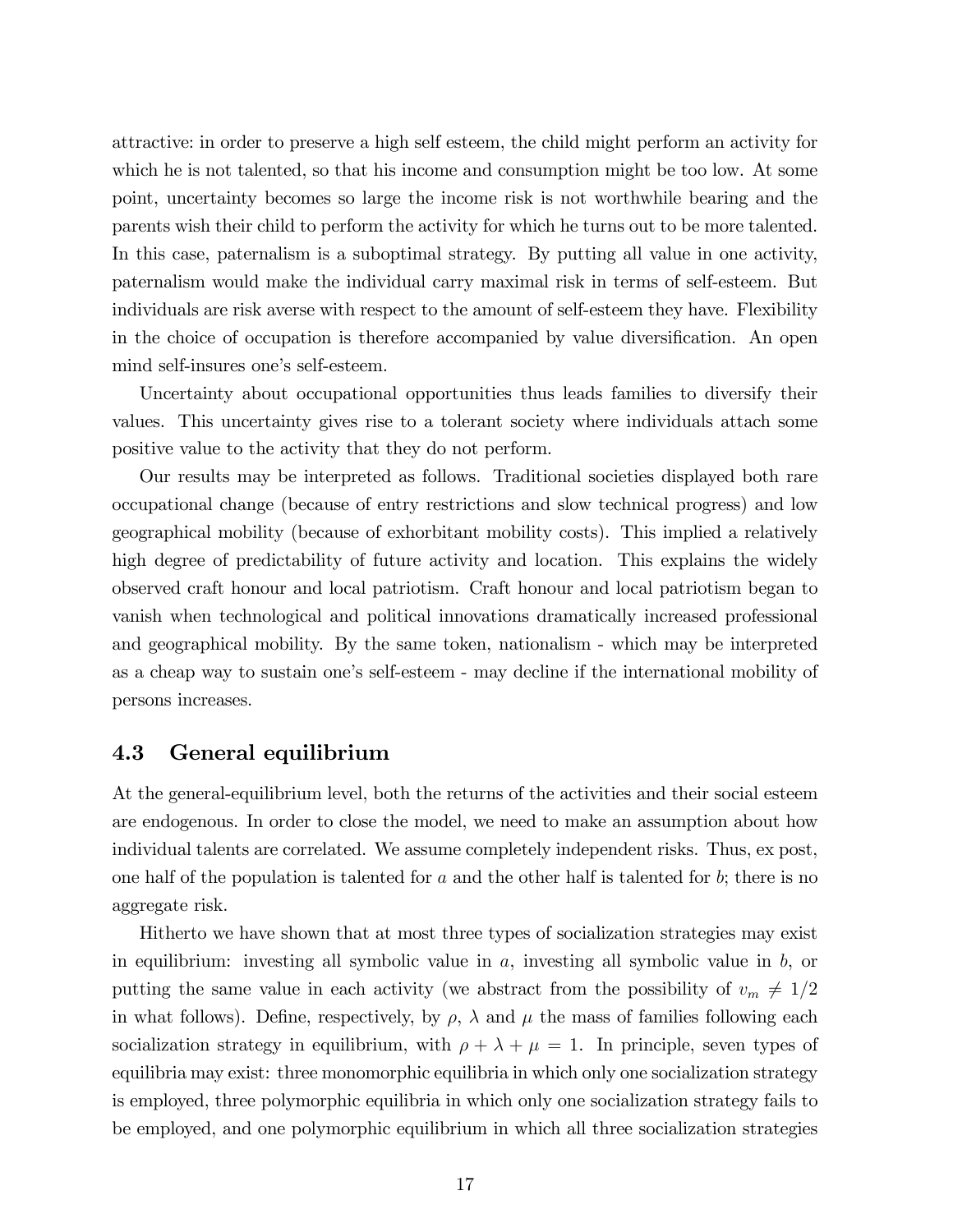are employed by a strictly positive mass of families.

For any  $(\rho, \lambda, \mu)$ , a socialization strategy is part of an equilibrium if and only if there is no other strategy that delivers a strictly larger expected utility at that given  $(\rho, \lambda, \mu)$ . By derivations in the previous Subsection, the expected utilities associated with each socialization strategy can be written as

$$
R(\rho, \lambda, \mu) \equiv E[U]_r^* = \frac{1}{2} \left[ S \left( y_a \left( \rho + \frac{\mu}{2} \right) + \Delta \right) + S \left( y_a \left( \rho + \frac{\mu}{2} \right) - \Delta \right) \right] + \beta V(1) + \gamma W \left( \rho + \frac{\mu}{2} \right)
$$
  
\n
$$
L(\rho, \lambda, \mu) \equiv E[U]_l^* = \frac{1}{2} \left[ S \left( y_b \left( \rho + \frac{\mu}{2} \right) + \Delta \right) + S \left( y_b \left( \rho + \frac{\mu}{2} \right) - \Delta \right) \right] + \beta V(1) + \gamma W \left( 1 - \rho - \frac{\mu}{2} \right)
$$
  
\n
$$
M(\rho, \lambda, \mu) \equiv E[U]_m^* = \frac{1}{2} \left[ S \left( y_a \left( \rho + \frac{\mu}{2} \right) + \Delta \right) + S \left( y_b \left( \rho + \frac{\mu}{2} \right) + \Delta \right) \right]
$$
  
\n
$$
+ \beta V(1/2) + \frac{\gamma}{2} \left[ W \left( \rho + \frac{\mu}{2} \right) + W \left( 1 - \rho - \frac{\mu}{2} \right) \right],
$$

where use was made of the fact that, by the law of large numbers, one half of the number of children of permissive parents will perform activity a, so that  $n = \rho + \mu/2$ .

Let  $(\rho^*, \lambda^*, \mu^*)$  be an equilibrium. If  $\rho^* > 0$ , then  $R(\rho^*, \lambda^*, \mu^*) \geq Sup \{L(\rho^*, \lambda^*, \mu^*), M(\rho^*, \lambda^*, \mu^*)\}$ . Analogous conditions must hold in case of  $\lambda^* > 0$  and  $\mu^* > 0$ .

To begin with, notice that, generically, a fully polymorphic equilibrium does not exist. By way of contradiction, suppose it exists. Then, all three socialization strategies are associated with the same level of expected utility. Formally, the fully polymorphic equilibrium is a solution of the following system of three equations:

$$
\frac{1}{2}\left[S\left(y_a\left(\rho+\frac{\mu}{2}\right)+\Delta\right)+S\left(y_a\left(\rho+\frac{\mu}{2}\right)-\Delta\right)\right]+\gamma W\left(\rho+\frac{\mu}{2}\right)
$$
\n
$$
=\frac{1}{2}\left[S\left(y_b\left(\rho+\frac{\mu}{2}\right)+\Delta\right)+S\left(y_b\left(\rho+\frac{\mu}{2}\right)-\Delta\right)\right]+\gamma W\left(1-\rho-\frac{\mu}{2}\right),
$$
\n
$$
\frac{1}{2}\left[S\left(y_b\left(\rho+\frac{\mu}{2}\right)+\Delta\right)-S\left(y_a\left(\rho+\frac{\mu}{2}\right)-\Delta\right)\right]-\frac{\gamma}{2}\left[W\left(\rho+\frac{\mu}{2}\right)-W\left(1-\rho-\frac{\mu}{2}\right)\right]
$$
\n
$$
=\beta[V(1)-V(1/2)],
$$

#### $\rho + \lambda + \mu = 1.$

The first two equations directly follow from the condition that the expected utilites be equal; the third equation is an identity, which allows one to determine  $\lambda$ , once  $\rho$  and  $\mu$  have been determined by the first two equations. However, as it can easily be checked, this system generally has no solution since one cannot find values of  $\rho$  and  $\mu$  that simultaneously solve the first two equations.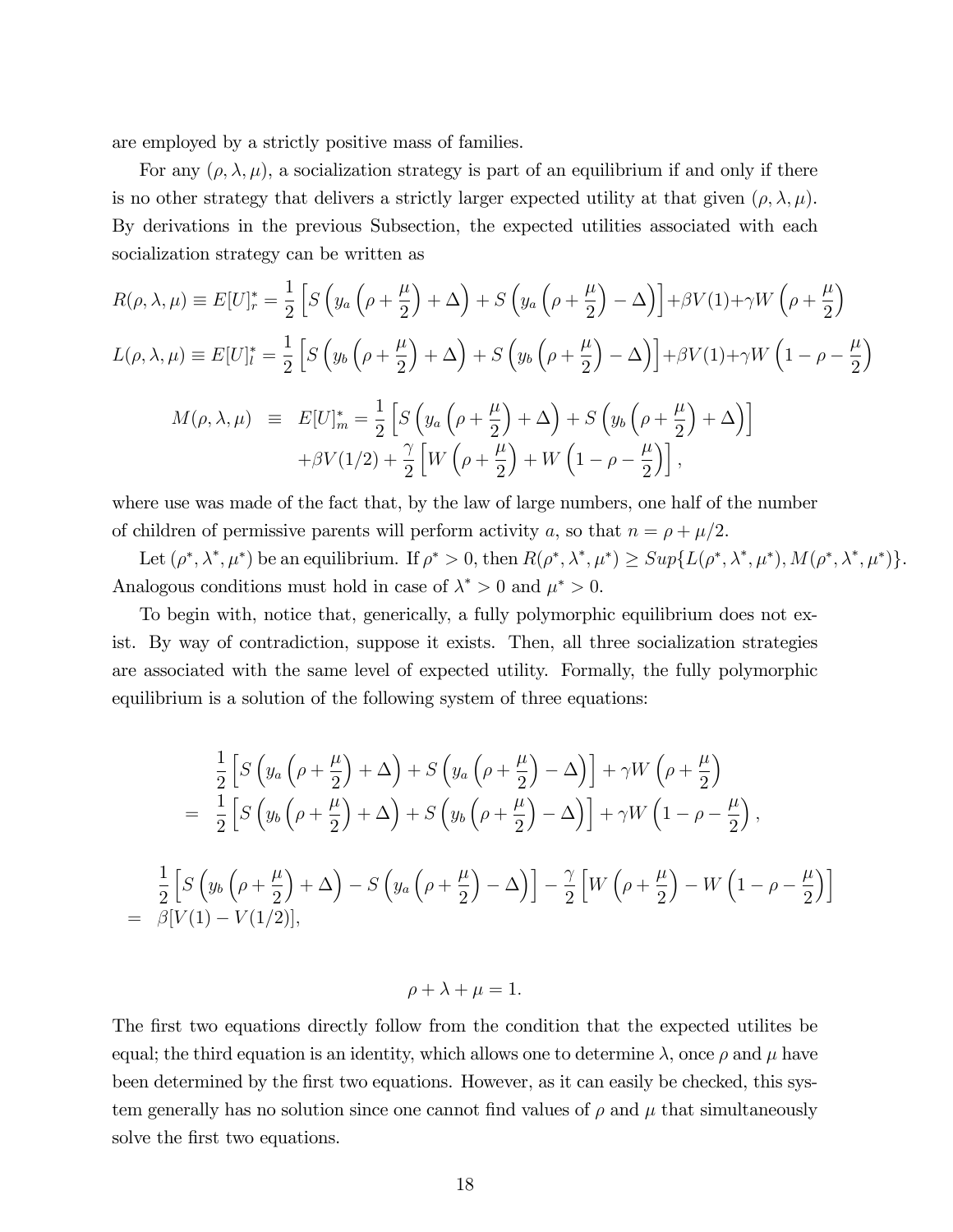Consider now the case where  $\rho^* > 0$ ,  $\lambda^* > 0$ , and  $\mu^* = 0$ . Then,  $n = \rho^*$  is determined by  $E[U]_r^* = E[U]_l^*$  or

$$
\frac{1}{2} [S (y_a (\rho^*) + \Delta) + S (y_a (\rho^*) - \Delta)] + \gamma W(\rho^*) = \frac{1}{2} [S (y_b (\rho^*) + \Delta) + S (y_b (\rho^*) - \Delta)] + \gamma W (1 - \rho^*).
$$

Straightforward manipulations show that this equation is basically the same condition as (3), which we derived in the previous Section. This is not surprising, since the equilibrium configuration we are now considering is one in which each family puts all symbolic value in one occupation. This is precisely what occurred in the model studied in Sect. 3. Therefore, the same results apply here. In particular, the case of a corner solution in the model of the previous Section corresponds here to the case of non-existence of the equilibrium with both  $\rho^* > 0$  and  $\lambda^* > 0$ . In that case, a monomorphic equilibrium may exist.

Consider now the case where  $\rho^* > 0$ ,  $\mu^* > 0$ , and  $\lambda^* = 0$ . This differs from the equilibrium configuration of the previous Section since the population is now partitioned into paternalist families, devoted to activity a, and permissive families with an open mind. Such a configuration could not arise in the model without uncertainty.

In an equilibrium with both tolerant people and intolerant people praising activity  $a$ ,  $E[U]_r^* = E[U]_m^*$  must hold and the hypothetical equilibrium satisfies

$$
\frac{1}{2} [S(y_b(n) + \Delta) - S(y_a(n) - \Delta)] - \frac{\gamma}{2} [W(n) - W(1 - n)] = \beta [V(1) - V(1/2)].
$$

Using the identities  $n = \rho + \mu/2$  and  $\rho + \mu = 1$ , we can express the equilibrium partition as a function of  $n$ . The portion of paternalistic families is given by

$$
\rho^* = 2n - 1
$$

and the fraction of permissive families results from

$$
\mu^* = 2(1 - n).
$$

Notice that one necessarily has  $n > 1/2$ .

The net benefit of paternalism relative to value diversification amounts to

$$
\widetilde{B}_a(n) = \frac{1}{2} \left[ S \left( y_a(n) - \Delta \right) - S \left( y_b(n) + \Delta \right) \right] + \beta \left[ V(1) - V(1/2) \right] + \frac{\gamma}{2} \left[ W(n) - W(1-n) \right]. \tag{5}
$$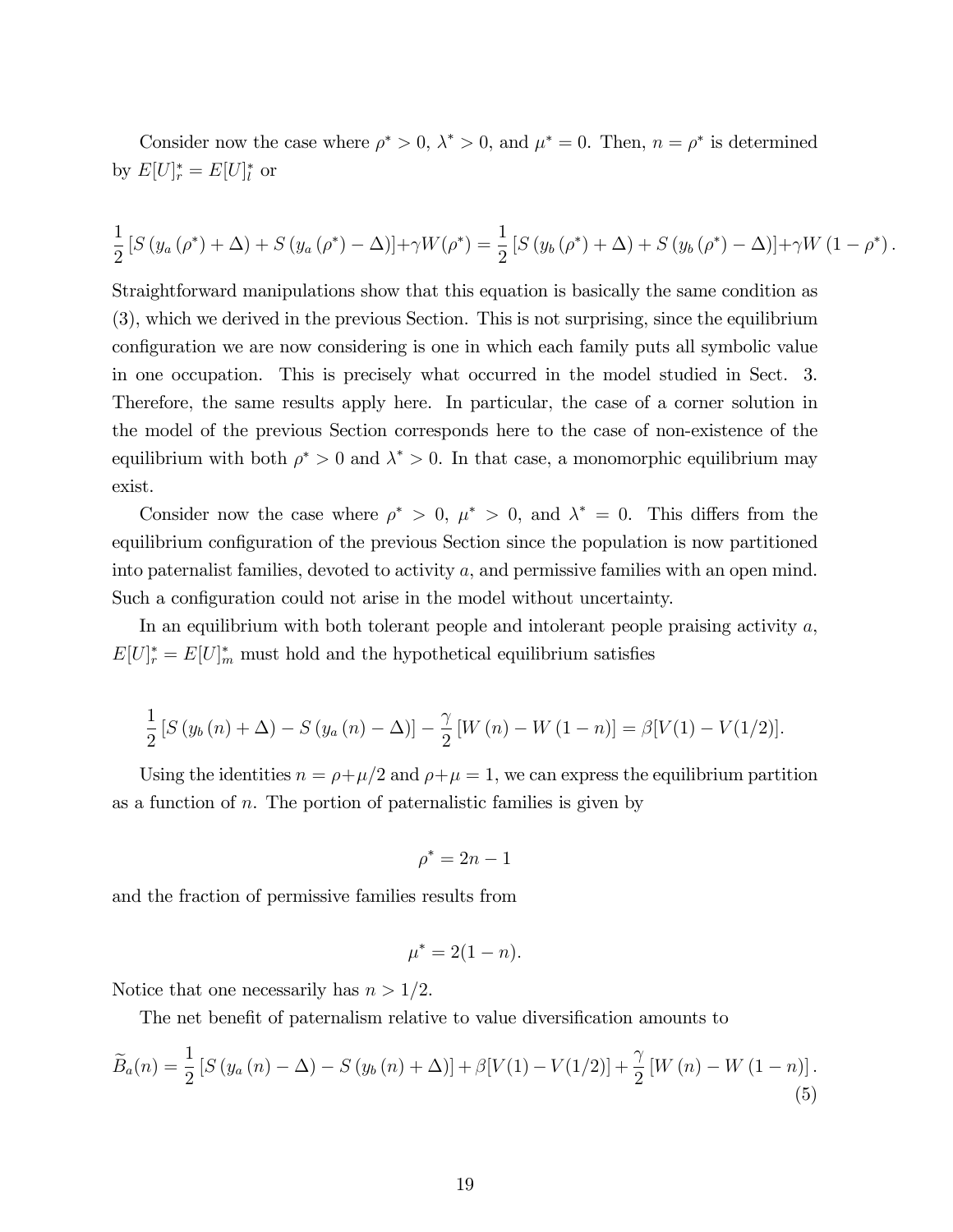Each root of this equation that belongs to the interval  $(1/2, 1)$  defines an equilibrium if it also satisfies  $E[U]^*_{l} \geq E[U]^*_{l}$ . Again, multiple roots are possible if  $\gamma$  is large. Permissiveness leads to lower self-estem and lower expected social esteem than paternalism but this is compensated by a larger expected level of consumption.

We now turn to the case of a completely tolerant society, i.e. an equilibrium in which  $\mu^* = 1$ . In order to show that such an equilibrium can exist, we assume that the two occupations yield the same income, i.e.  $y_b(n) = y_a(1 - n)$ . In this case, the payo§ from deviating to paternalism is the same, independently of which value system is chosen,  $v_a = 1$  or  $v_b = 1$ . Thus, we only have to show that the equilibrium condition  $E[U]_r^* \leq E[U]_m^*$  can be satisfied.

Let  $y_b(1/2) = y_a(1/2) \equiv y$  denote the equilibrium income of the two occupations. By equation (5) and  $n = 1/2$ , the equilibrium condition for a tolerant society can be written as

$$
\frac{1}{2}[S(y+\Delta) - S(y-\Delta)] \ge \beta[V(1) - V(1/2)].
$$
\n(6)

Since  $-S(y - \Delta)$  tends to infinity when  $\Delta$  tends to y, this condition is surely satisfied if the uncertainty is large enough.

We summarize the findings of this Section in the following

Proposition 6 If occupational chances are uncertain, in a socio-economic equilibrium some fraction of the population may be tolerant, i.e. accord symbolic value to both occupations. An equilibrium in which the entire population is tolerant exists if the uncertainty is sufficiently large.

## 5 Traps, great leaps, and values

We now present an application of our theory to economic development. The allocation of entrepreneurship to various activities is recognized as an important explanatory factor of historic slowdowns and great leaps in economic growth. As emphasized e.g. by Baumol (1990) and Murphy et al. (1991), entrepreneurial persons may devote their talent either to productive or to unproductive tasks, depending on their relative rewards. In Baumol's terminology, productive entrepreneurs correspond to the Schumpeterian ideal of an innovator who introduces new products or cost-saving techniques and thereby adds to the technological level of an economy and to its overall productivity. Unproductive entrepreneurs are successful at innovate rent-seeking procedures, like war and legal gambits, that divert rents to those who exploit them. Societies in which talent is allocated to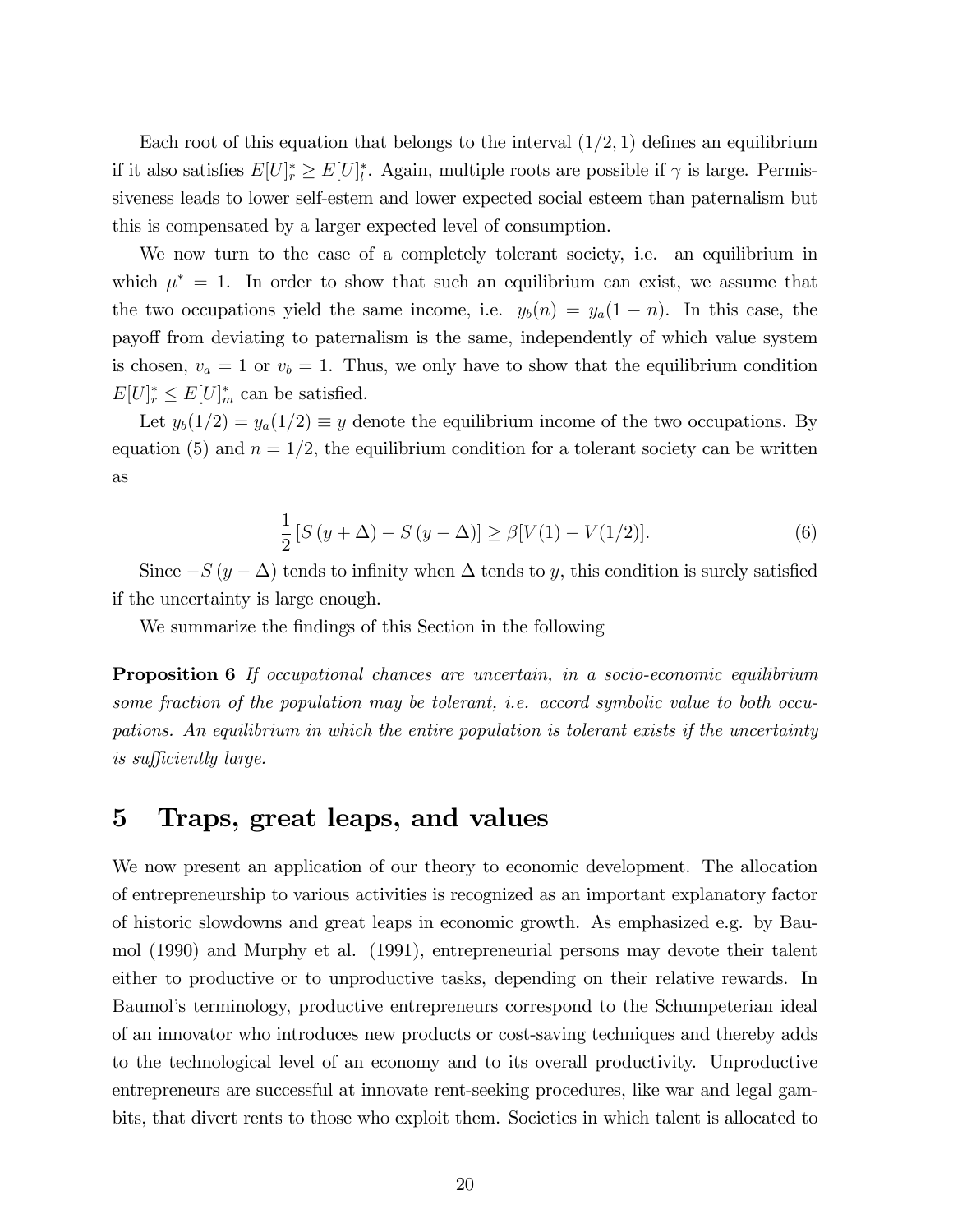productive tasks are more likely to experience economic prosperity than those in which talent is employed in rent-seeking activities.

Supporting this view, historical examples can be given of societies that failed to experience an economic take-off despite knowledge of those technologies that could have made such a take-off possible. This knowledge was only put into effective use when societies started to offer higher relative rewards to growth-enhancing activities.<sup>6</sup>

An interesting example is ancient Rome, that failed to put into widespread practical use some of the sophisticated technological developments that have been in its possession because of lack of interest of the upper classes in commerce and industry. By contrast, innovations spread like wildfire in Italy during the Renaissance, a time at which the upper classes were willing to get involved in commerce and industry.

Imperial China during the Middle Ages is another example of a society where rentseeking activities delivered larger rewards relative to productive activities and that missed the opportunity of an economic take-off in spite of its high level of technological knowledge.

The model in this Section builds on the idea that symbolic values crucially determine the relative rewards of occupations, so that having the "right values" may be key to channel talent into produtive tasks and begin an industrial revolution. We focus on the upper class of a society as a group in which talent is more likely to be found and one in which occupational choices are likely to be strongly influenced by symbolic factors, since the availability of significant nonwage income means that occupational choice has not to be fully determined by pecuniary factors.

Formally, we extend the model of the previous Section in two directions. First, we present an explicitly dynamic model of symbolic values, in which the old socialize the young. Second, we introduce a reference group from which individuals desire to receive esteem; this reference group is an individual's family. Those two ingredients help shedding light on the role that values can play in shaping economic development.

### 5.1 Assumptions

Consider a model economy over infinitely many time periods periods  $t \in \mathbb{Z}$ . In each period the economy is populated by a continuum of atomistic families  $i \in [0, 1]$ . Each individual  $i_t$  has one offspring,  $i_{t+1}$ . Each individual lives two periods, childhood and adulthood. Individual  $i_{t+1}$  is a child in period t and an adult in period  $t + 1$ . During childhood the individual is socialized by his parent. During adulthood, the individual works, consumes, and socializes his child.

 $6$ See Baumol (1990), from which most of our examples are borrowed, for more details.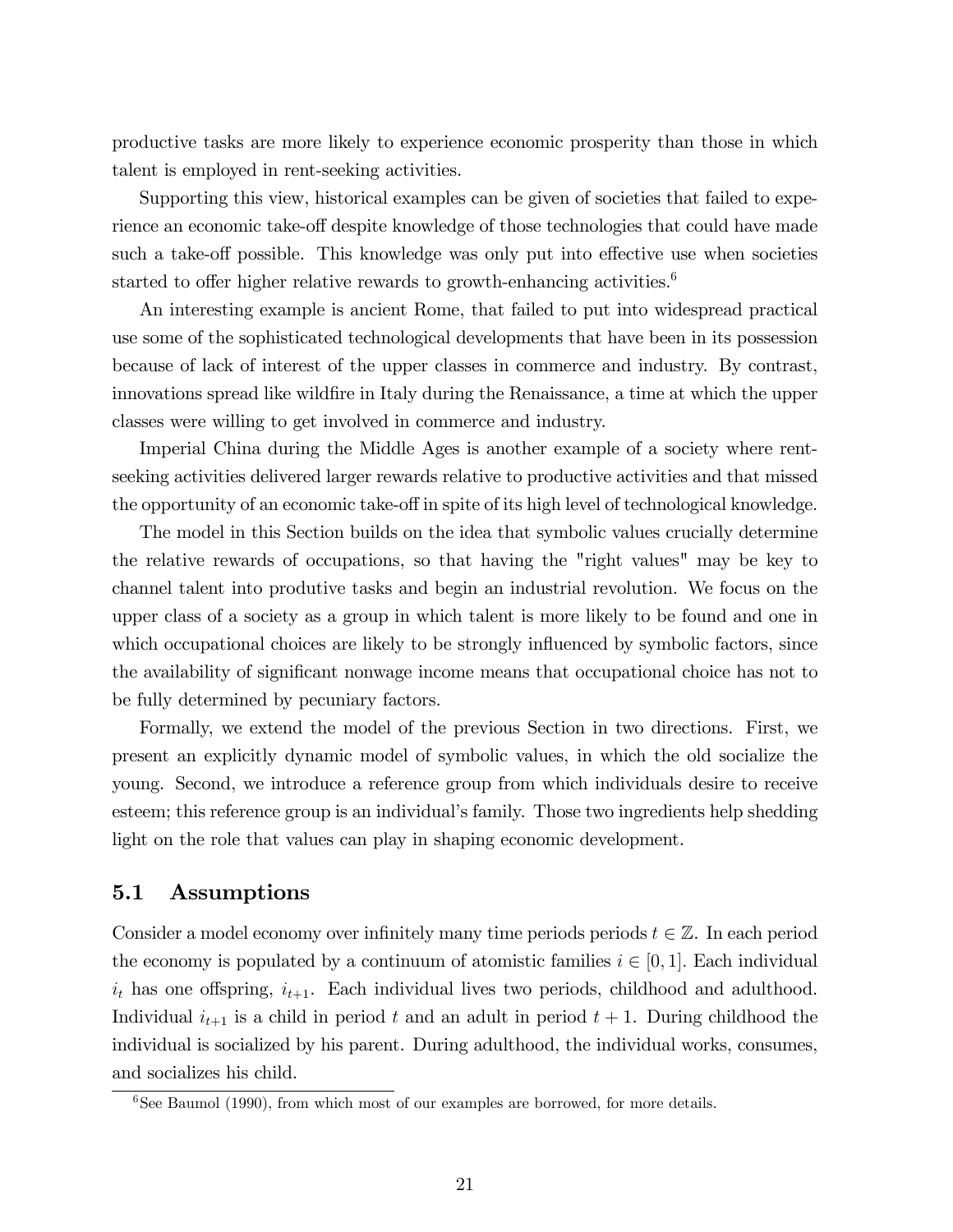There are two possible economic activities, denoted by  $a$  and  $b$ . The first activity yields income  $y_{a,t}$ , the second one  $y_{b,t}$ . Assume, for the moment being, that the return from each activity is time invariant, i.e.  $y_{a,t} = y_a$  and  $y_{b,t} = y_b$ . To fix ideas, posit

$$
y_a > y_b,
$$

i.e.  $a$  is the efficient and  $b$  is the inefficient activity.

Individuals attach a symbolic value to activities. Let  $v_a(i_t)$  and  $v_b(i_t)$  respectively denote the symbolic value of activity a and b for an agent of dynasty i born at the beginning of period t. An agent socialized to values  $v_a$  and  $v_b$  will show deference or approbation  $v_a$  to people performing activity a and  $v_b$  to the others. We denote by  $n_t$  the number of those in generation  $t$  who perform activity  $a$ .

Individuals care about both the opinion of society at large and the one of their family. The *social esteem* of an individual is defined the average of the esteem granted to his activity over the whole society. Thus, if the individual performs activity  $x \in \{a, b\}$ , his social esteem is given by

$$
socv_{x,t} = \int_0^1 v_x(j_t)dj.
$$

The *family esteem* of an individual is the one granted to his activity by his family. In each period, any family is formed by two individuals, the father and the son. We define the family esteem of agent  $i_t$  as the esteem in which his child holds his activity:

$$
famv(i_t) = v_{x(i_t)}(i_{t+1}),
$$

where  $x(i_t) \in \{a, b\}$  denotes individual  $i_t$ 's occupation.

The self-esteem of agent  $i_t$  remains defined as the esteem in which he holds his own activity: self  $v(i_t)$  equals  $v_a(i_t)$  if the agent does a and  $v_b(i_t)$  if he does b.

An individual's utility function increases with the individual's consumption, selfesteem, family esteem, and social esteem. For simplicity, we assume a quasi-linear form,

$$
\mathcal{U}(i_t) = \eta U(i_t) + (1 - \eta)U(i_{t+1}),
$$

where

$$
U(i_{\tau}) = S(c(i_{\tau})) + \beta V(selfv(i_{\tau})) + \delta Z(famv(i_{\tau})) + \gamma W(socv(i_{\tau})),
$$

functions S, V, Z, and W are strictly increasing and concave, and  $F(0) = \underline{F}$ ,  $F(1) = \overline{F}$ for  $F \in \{V, W, Z\}$ . The coefficient  $\eta \in [0, 1]$  captures the degree of selfishness of a parent towards his child. If  $\eta = 0$ , parents are only devoted to their children's well-being; if  $\eta = 1$ , parents do not care about their children's well-being. A decrease in  $\eta$  can be interpreted as an increase in parental altruism.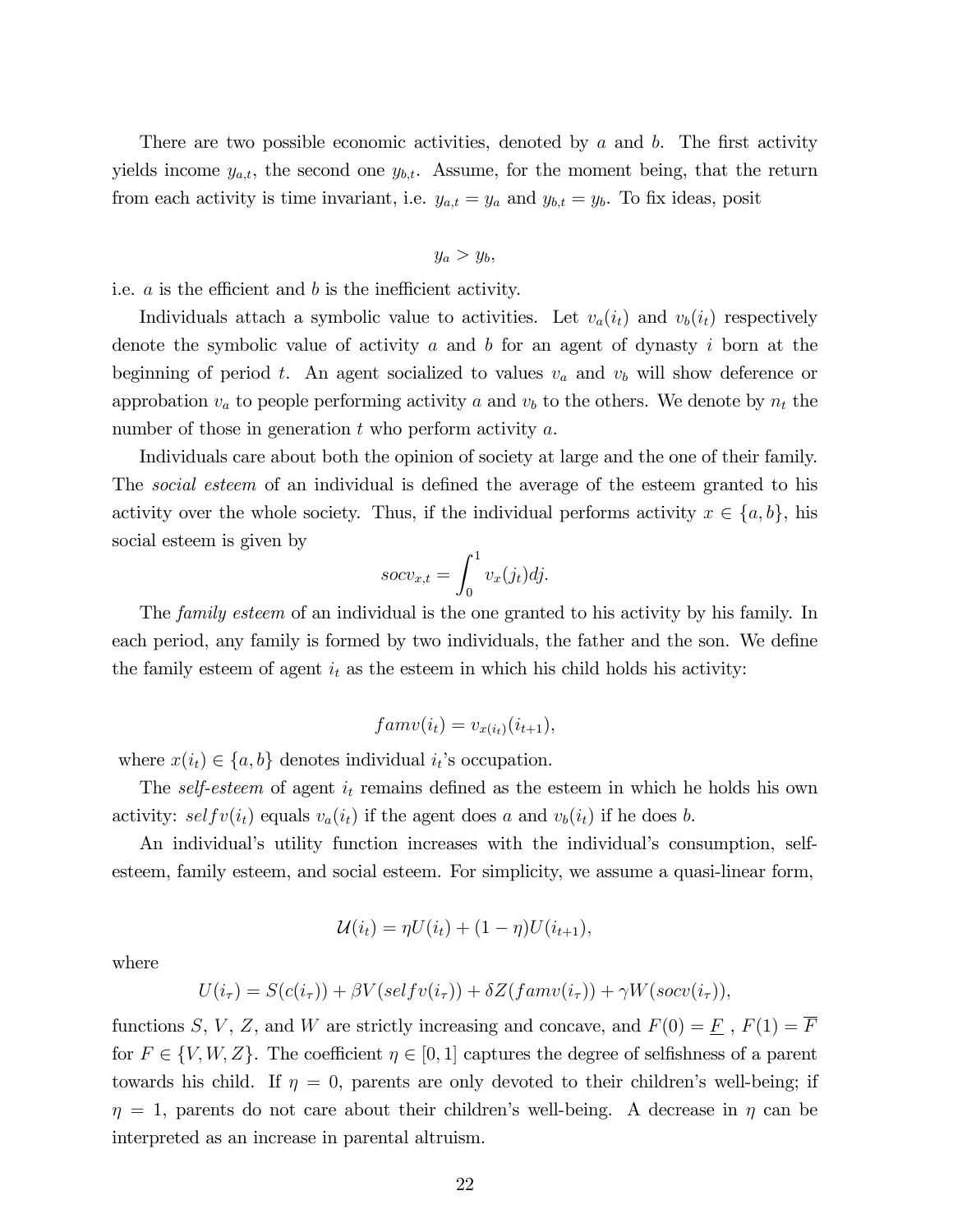Individuals select their economic activity and values of offspring so as to maximize their utility function, taking both their own and social values as given. All those values are the results of optimizing behavior of individuals.

### 5.2 The case of selfish parents

The main insights can also be gained in the extreme case of egoistic parents. Thus, we begin studying the case in which  $\eta = 1$ .

In equilibrium, each agent maximizes his utility by choice of activity and offspring's values, taking both his own and social values as given and correctly anticipating the number of people in the two activities. As parents perfectly know their activity when children are socialized, optimal values are a corner solution, where the maximal value is put in one's occupation.

**Proposition 7** (Family proudness) Each parent teaches his child the praise of the parent's occupation.

The intuition is straightforward: in order to maximize approbation from the own family, the individual puts all value in the activity that he performs.

In a steady-state equilibrium, both the economic and the symbolic allocation repeat themselves indefinitely. A possible steady-state equilibrium has everybody doing the right thing, i.e.  $n_t = 1$  for all t. We call it an *a-equilibrium*. If such an equilibrium exists, individuals at t teach  $v_a(i_{t+1}) = 1$  and  $v_b(i_{t+1}) = 0$  to their children.

The utility level attained by agents in equilibrium is given by

$$
S(y_a) + \beta \overline{V} + \delta \overline{Z} + \gamma \overline{W}.
$$

In order for this to be an equilibrium, there must be no profitable deviation. A deviating agent would choose activity b and optimally teach his child that activity b has maximal value. Then, the hypothetical agent that deviates would obtain a utility level

$$
S(y_b) + \beta \underline{V} + \delta \overline{Z} + \gamma \underline{W}.
$$

Comparing these expressions shows that an individual never benefits from deviating, since this lowers his income, his self-esteem and his social esteem.

#### Proposition 8 An a-equilibrium exists.

By the same method, a condition can be derived for the steady-state equilibrium in which all agents perform activity b.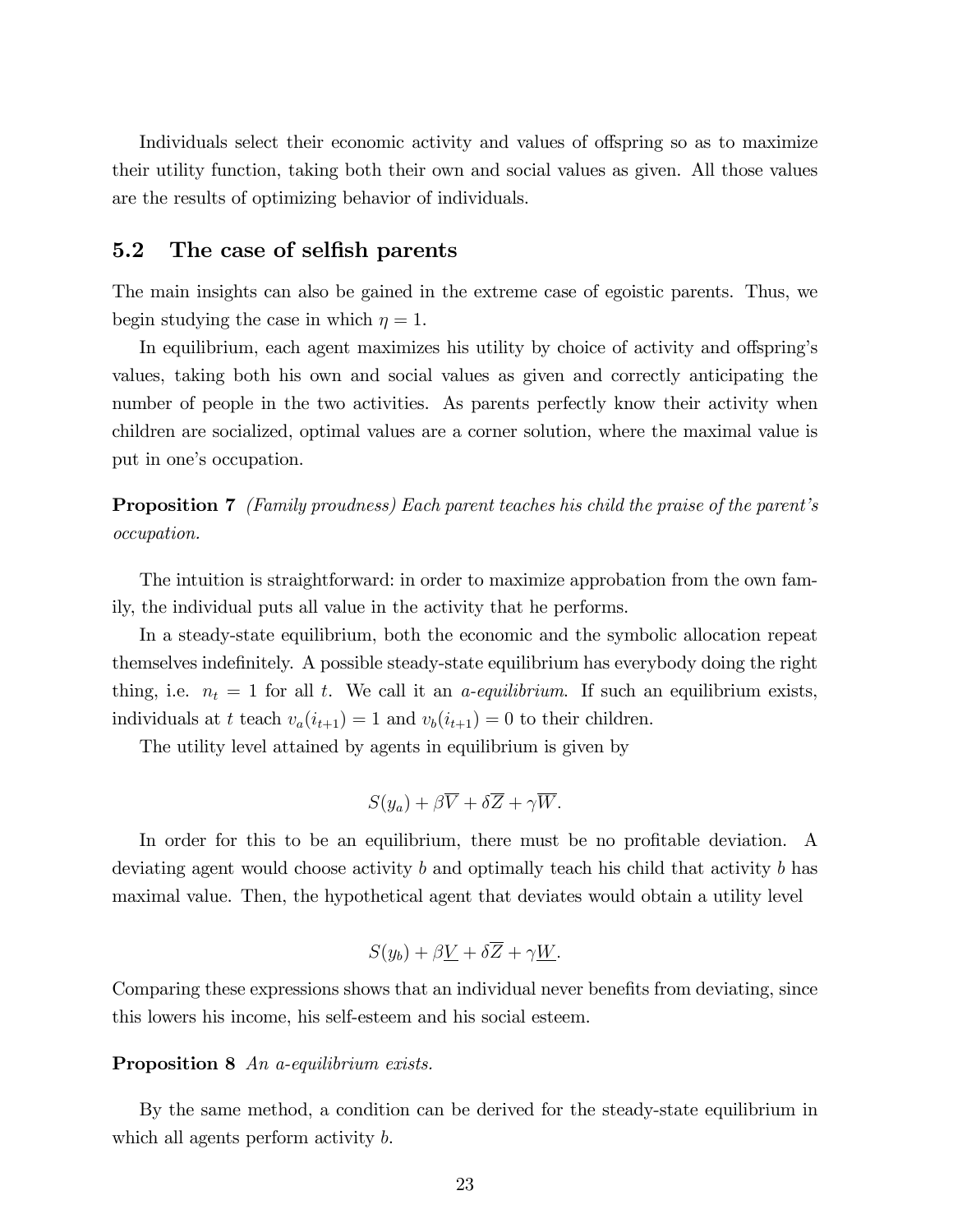Proposition 9 A b-equilibrium exists if and only if

$$
\beta(\overline{V} - \underline{V}) + \gamma(\overline{W} - \underline{W}) \ge S(y_a) - S(y_b).
$$

Thus, a *b-equilibrium* exists if the punishment for deviating, in terms of both selfesteem and social esteem, is larger than the utility from the income that is lost by not practicing a.

There may also be steady-state equilibria in which some dynasties perform a and others perform b. In such an equilibrium,  $n_t = n \in (0, 1)$  for all t and all dynasties share values in favor of their own activity. Dynasties that perform a teach  $v_a(i_{t+1}) = 1$  and  $v_b(i_{t+1}) = 0$ ; dynasties that do b teach  $v_a(i_{t+1}) = 0$  and  $v_b(i_{t+1}) = 1$ . Equilibria of this kind are therefore characterized by the presence of population subgroups with different activities and opposing values.

Agents of a dynasty specialized in a achieve the utility level,

$$
S(y_a) + \beta \overline{V} + \delta \overline{Z} + \gamma W(n) .
$$

Would such an agent deviate to activity b and socialize his child to it, his utility would be

$$
S(y_b) + \beta \underline{V} + \delta \overline{Z} + \gamma W(1 - n).
$$

So, no profitable deviation exists for thoses agents if and only if

$$
S(y_a) - S(y_b) + \beta(\overline{V} - \underline{V}) + \gamma [W(n) - W(1 - n)] \ge 0.
$$
 (7)

By symmetry, the optimality condition for the dynasties specialized in b is

$$
\beta(\overline{V} - \underline{V}) + \gamma(W(1 - n) - W(n)) \ge S(y_a) - S(y_b). \tag{8}
$$

**Proposition 10** All  $n \in (0,1)$  that simultaneously satisfy (7) and (8) can be sustained as a steady-state equilibrium.

### 5.3 Economic development and cultural change

To specify a growth model, we now assume that the returns from the activities can be time-dependent. We call activity a the *traditional* activity and assume that its return  $y_a$ does not change over time. Activity b is referred to as the *modern* activity. We assume that the state of technology of the modern activity today increases with the share of people that performed the modern activity last period. Specifically,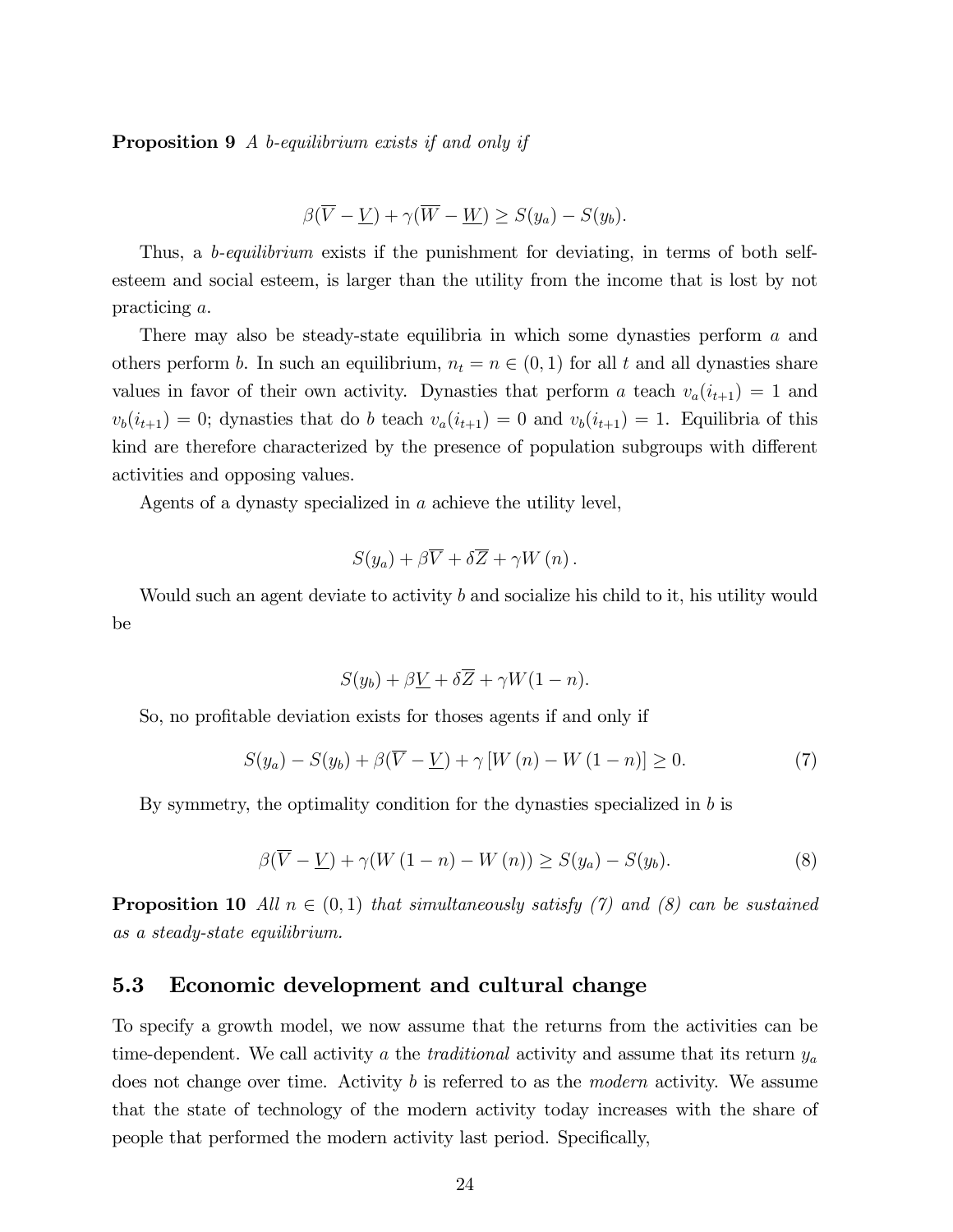$$
y_{b,t} = y_{b,t-1}(2 - n_{t-1}).
$$

This assumption says that knowledge does not get lost even if it is not practiced. Moreover, there is a technological externality since those performing the modern activity do not capture the future returns of their activity.

Suppose that at time  $t = 0$  we have  $y_a > y_{b,0}$  and the economy is in a a-equilibrium. Conceive now a development opportunity in the following sense. In period 1, there is an exogenous shock that raises the income level from activity b above  $y_a$ .

If agents did not care about esteem, they would adopt the new activity and the economy would develop. This needs not occur if agents care about symbolic values. As shown above, if people care sufficiently about self-esteem and / or social esteem  $(\beta$ and / or  $\gamma$  large enough), the old equilibrium can persist even if  $y_b > y_a$ .

The lack of development can be interpreted as a "socialization trap". Given that agents have been socialized to traditional values, they have an incentive to remain in their sector and transmit traditional values to their children.

The historical examples of missed opportunities of economic development quoted above are consistent with our model. In ancient Rome, participation in industry or commerce was accompanied by a low level of social prestige since persons of honorable status were supposed to derive their income from landholding (as absentee landlords), usury, and what has been described as "political payments". Commerce and industry were mainly operated by freedmen, former slaves who bore a social stigma for life.

Imperial China reserved its most substantial rewards in terms of social esteem for those who climbed the ladder of imperial examinations and were thus awarded high rank in the state burocracy. While the state bureaucracy had an overwhelming prestige, high social standing was denied to anyone engaged in commerce or industry, even to those who gained great wealth in the process.

#### 5.4 The case of benevolent parents

The possibility of a socialization trap does not hinge upon the assumption of selfish parents. To see why, consider the other extreme case, where  $\eta = 0$ . Suppose, as before, that a is the traditional activity, but  $y_a < y_b$ . In a steady-state equilibrium where occupation a is chosen and praised, each individual attains the utility level,

$$
S(y_a) + \beta \overline{V} + \delta \overline{Z} + \gamma \overline{W}.
$$

Consider the highest possible payoff for a benevolent parent that unilaterally deviates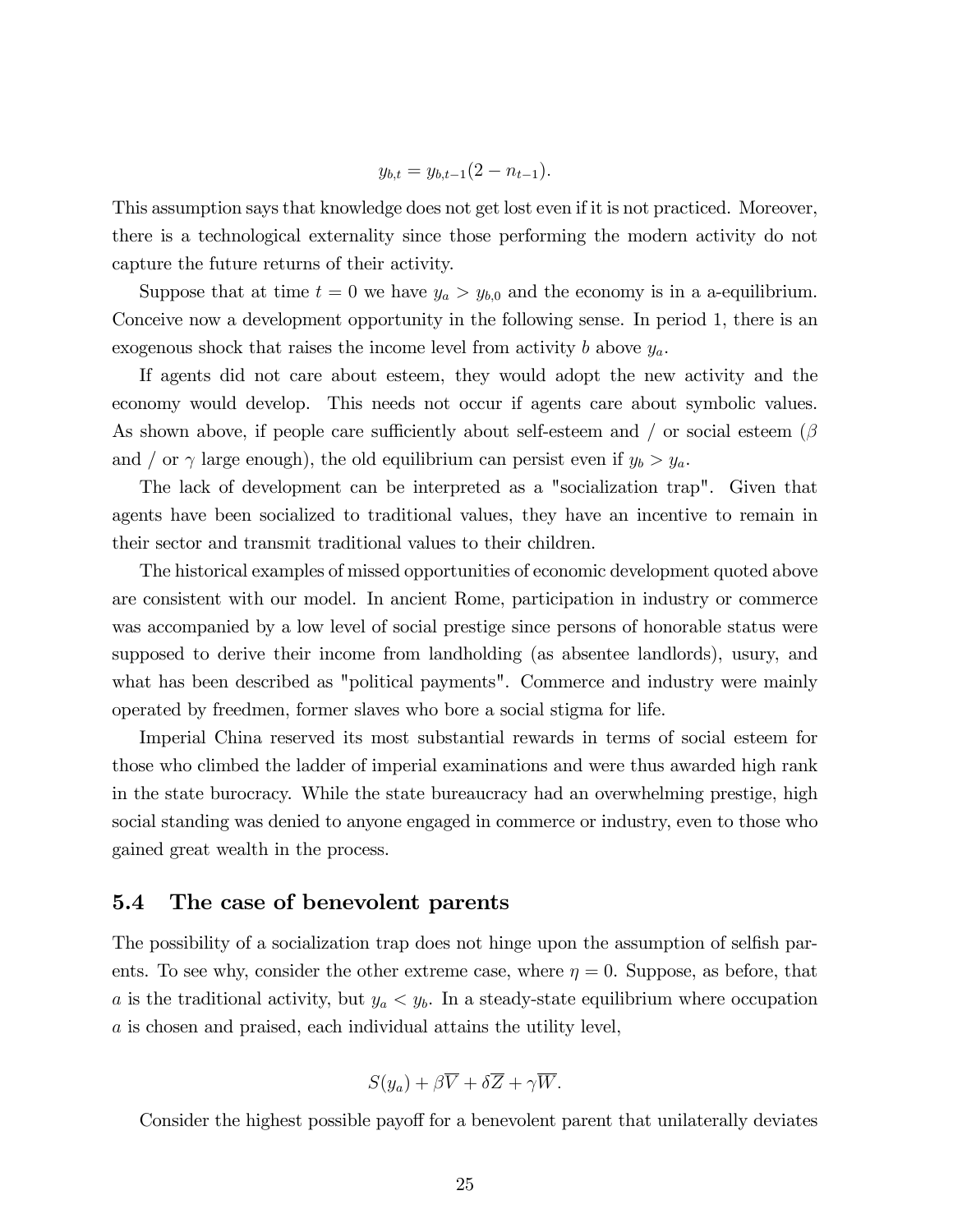to teaching the values  $v_a(i_{t+1}) = 0$  and  $v_b(i_{t+1}) = 1$ . The highest possible payoff is obtained if the parent's offspring will choose activity  $b$  and socialize his child to the same values. The highest payoff under unilateral deviation, therefore, is

$$
S(y_b) + \beta \overline{V} + \delta \overline{Z} + \gamma \underline{W}.
$$

Hence, provided that

$$
\gamma(\overline{W} - \underline{W}) \ge S(y_b) - S(y_a),
$$

the traditional equilibrium exists even if the traditional activity is less efficient than the modern one.

The difference with the case  $\eta = 1$  lies in the fact that now only the fear of social stigma impedes the economy to develop. In the previous case, there was also a force internal to the individual, his self-esteem, that prevented agents from undertaking the modern activity.

Clearly, a socialization trap can also exist if  $0 < \eta < 1$ . In this case, the fear of social stigma will operate exactly in the same form as above, while the fear of loss of self-esteem will only matter with respect to the deviant's self-esteem - not with respect to his child's self-esteem.

#### 5.5 Take-offs and cultural revolutions

According to our model, if the material gain from the modern activity becomes sufficiently large, the traditional equilibrium can be broken and the economy takes off. Such a process is accompanied by a cultural revolution.

Consider the situation sketched above, with a traditional and a modern activity, but assume now that  $y_{b,1}$  is so much larger than  $y_a$  that the old equilibrium breaks down and the entire population embraces activity  $b$  in period 1. As a consequence, the produtivity of the modern activity increases in the following periods and the economy stays on a path of sustained growth.

Generation 0 is the last generation that has been socialized to traditional values and performs activity  $a$ . If parents are selfish, the optimal socialization strategy of generation 0 is to put the maximal symbolic value into the traditional activity, so as to get maximal filial respect. So, generation 1, which is the first generation that adopts the modern activity, experiences a conflict between symbolic values and actual choice: according to both social and own values, the traditional activity ranks higher than the new one, still the latter is chosen because of its larger material return. Notice that this moral strain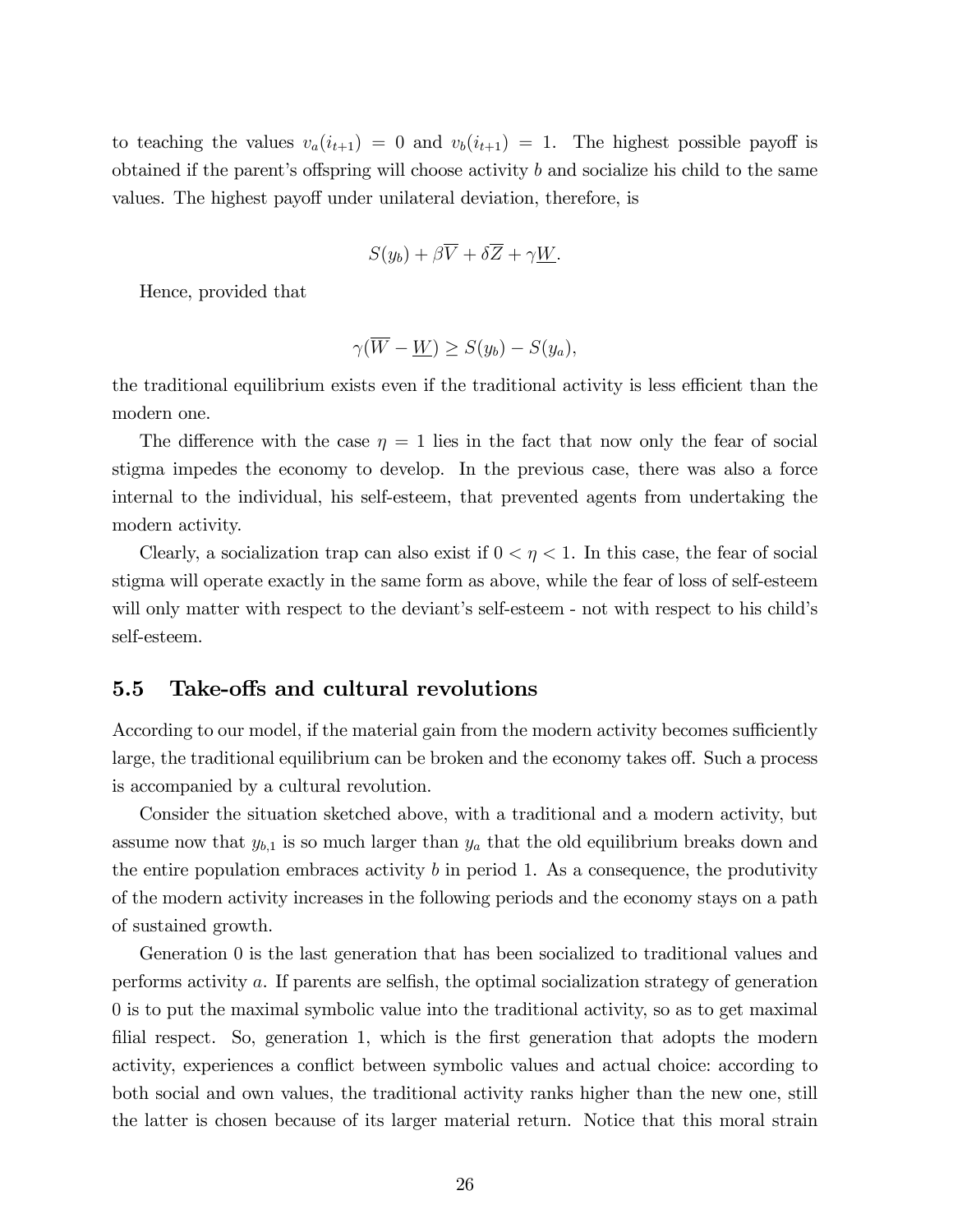only affects the first generation that performs the modern activity. Generations  $t > 1$  are optimally socialized to modern values by their parents.

Our theory can explain the observation made by economic historians that economic development is accompanied by pervasive cultural change. Sometime between 1000 and 1500, in Western Europe the gentry underwent a big metamorphosis, one that transformed thousands of landlords devoted to military activity, oppressing the peasants, and haunting the fox into agricultural capitalists, merchants, and bankers. The aristocratic disdain of work and money making, which had been a cornerstone of the values of the gentry for centuries, vanished. At its place, novel values were embraced, ones that accorded much importance to an individual's ability to accumulate wealth and his education. A few centuries later, the industrial revolution brought to the businessman a degree of respect probably unprecedented in human history.

The transition from feudal to capitalistic relations occurred in different places at different times. For example, at the beginning of the last millenium, the gentry of Venice formed a merchant capitalist elite that reopenend the Mediterranean economy to West European commerce and gave birth to a prosperous economy. At the same time, the gentry in Northern Europe typically lived in isolated rural communities, extracting an income in kind from a servile peasantry.

In explaining this contrast, our theory is closer to Marx than to Weber. According to our model, what matters for having a transition from feudal to capitalistic relations is the payoff difference between the feudal and the capitalistic activity - religious beliefs are not the cause but the result of the economic activities that people perform. The difference in payoffs may have been quite different across regions for a number of factors, like differences in transportation costs and soil fertility. Regions in which the payoff differential in favor of capitalistic activities was sufficiently large experienced both an economic and a symbolic mutation, whereas other regions were imprisoned in a feudal trap by their aristocratic culture.

This can also be instructive for assessing the role of culture in favoring or hampering economic growth today in underdeveloped economies [to be completed...].

The model also suggests ways how a poverty trap from "bad" symbolic values could be broken.

One is urbanization. Medieval cities hosted merchants, craftsmen, money lenders, notaries, and doctors. They valued activity b. For some exogenous factor, e.g. fear of military aggression, the gentry left their castles and moved to the towns. Then, the social esteem of  $b$  gets higher for the gentry and lower for the burghers. If the former effect dominates, urbanization leads to capitalism.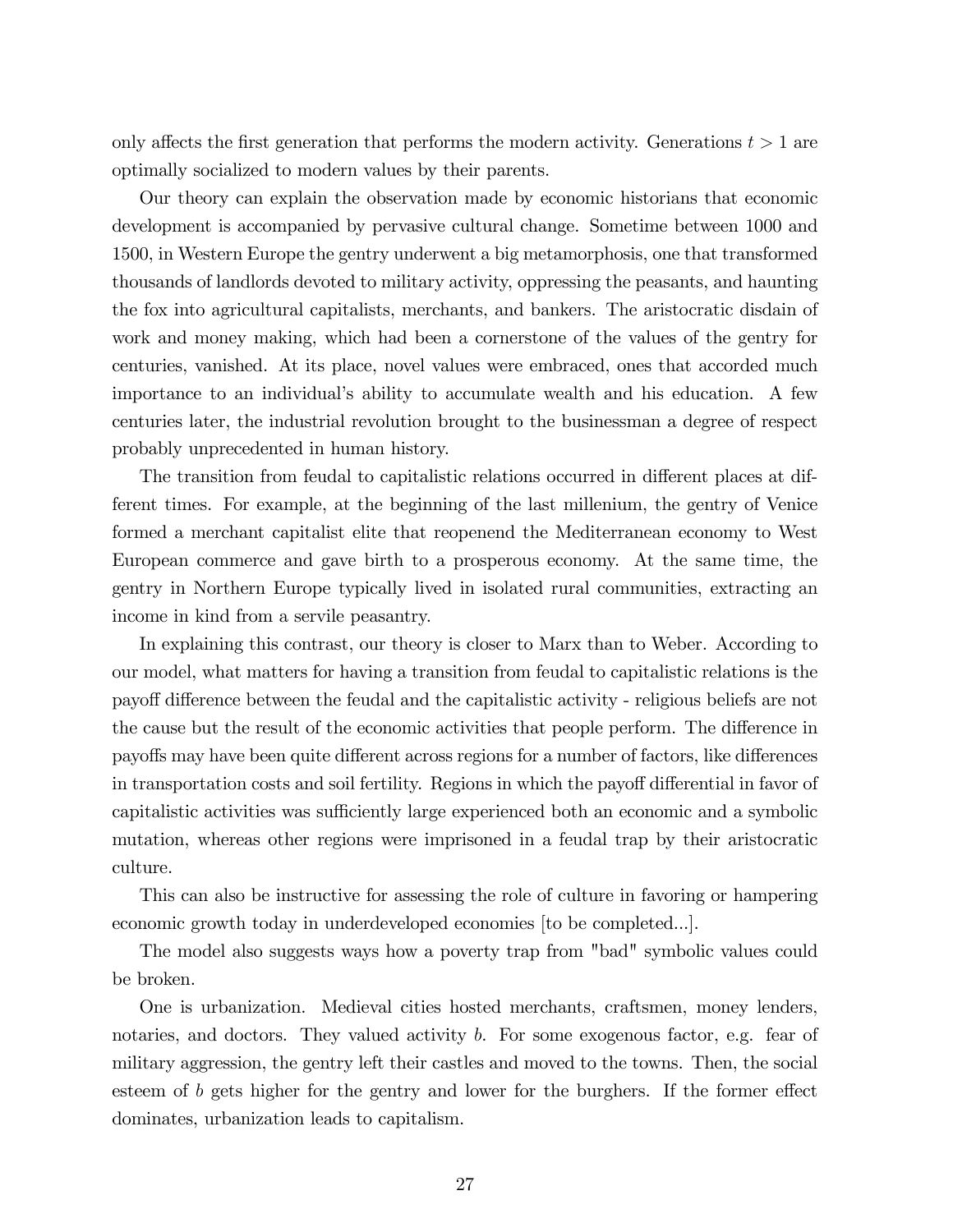Our model suggests that the disruption of family ties may under some conditions favor economic development. As we discussed above, opportunities to develop might be missed because of a socialization trap. However, there are social situations where the impact of parents on childrenís values is eliminated. This may occur after a war. When a generation of fathers die, children may absorb values they had not internalized otherwise; traditional values are less important for them, hence they may more easily choose new, more efficient, economic activities. This escape from traditional values might contribute to explain the economic miracle after the second world war in countries like Germany, Japan, and Italy.

Another insight relates to the intergenerational effect of a father's job insecurity. If parents anticipate that they will have to abandon their profession, they will transmit open values to children. Which in turn may be more likely to switch to the activities with largest economic return. This may explain why the second generation of immigrants to a country typically displays a very successful economic record.

A further insight concerns the role of free thinkers. These may be formally defined as people who choose their own values, regardless of what their parents taught them and / or people who do not care about social esteem. Our model suggests that a small fraction of free thinkers may be sufficient to destabilize the inefficient equilibrium. Free thinkers may be good for economic growth: they may look around for the activities with the highest economic returns and make those activities socially attractive for the subsequent generations.

# 6 Concluding discussion

We have presented a general framework for thinking about symbolic values in economic settings. Our theory enables one to think about the value systems that are consistent with a given resource allocation, and the resource allocations that can be supported by a given value system. Thus, it naturally leads to the notion of a "socio-economic equilibrium", the efficiency properties of which can be studied using the standard tools of economic analysis. In order to illustrate the potential of our theoretical framework for helping understanding key economic issues, three simple models have been offered, in which people attach a symbolic value to occupations. The models shed some light on the transition from traditional to modern values, the emergence of tolerant societies, and the possibility of failing economic development because of a cultural trap.

Our theory lends itself to a number of applications, including interactions of symbolic values with the welfare state, crime, and the emergence of political parties and non-profit organizations. [to be completed]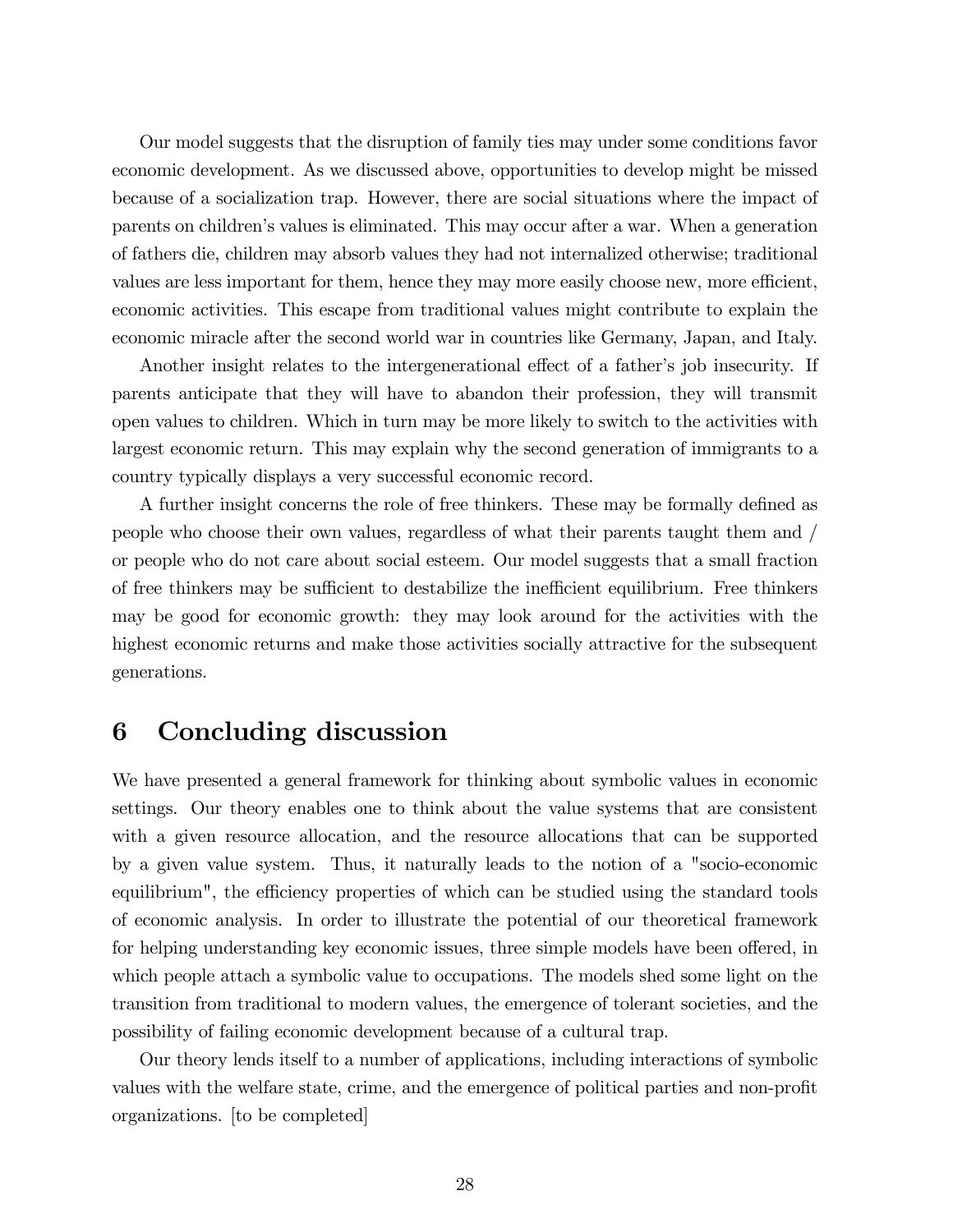We now review some aspects of our theory of symbolic values that have not been discussed above.

#### 6.1 Parents as a socialization agency

Why do parents transmit values to their children viz. why do the latter let themselves be influenced by their parents? Why do people care about values viz. self-esteem?

We suggest that the human brain is hard-wired in such a way because of evolutionary selection. Evolutionary selection could determine the very fact that values are transmitted - rather than the content of values. Genes endow their carriers with the maximum ability to reproduce themselves. This ability requires information that for humans - unlike animals - evolves at the generational frequency. Hence, genes may optimally endow their carriers with a disposition to transmit information or behavioral rules from one generation to the next. The advantage of intergenerational empathy is that it is malleable and can thus be used as a basis to transmit rules or values that change relatively quickly over time.

In order to see this formally, consider again a model in which individuals choose their sector of activity  $x \in \{a, b\}$ , but assume that there are no social rewards, i.e.  $\gamma = \delta = 0$ . Assume that two states of the world are possible:  $\omega \in {\{\omega_a, \omega_b\}}$ . If the state is  $\omega_a$ , activity a yields  $y + \Delta$  and activity b yields  $y - \Delta$ , where  $\Delta > 0$ . If the state is  $\omega_b$ , activity b yields  $y + \Delta$  and activity a yields  $y - \Delta$ . Each state occurs with equal probability.

If agents did not care about symbolic values ( $\beta = 0$ ), they would be indifferent between the two activities and randomly choose in which one to specialize. In each state of the world, the expected yield of an individual would be y.

Assume that parents observe a signal  $\sigma \in {\{\sigma_a, \sigma_b\}}$  about the state of the world that will prevail when their offspring will come to perform an activity. Let  $p > 1/2$  denote the precision of the signal:  $Pr(\omega = \omega_x | \sigma = \sigma_x) = p, x \in \{a, b\}.$ 

Benevolent parents would like to transmit their information - i.e. a probability distribution over future states of the world - to their children. However, this may exceed the cognitive abilities of children. Then, transmitting values may work as a substitute for the transmission of probability distributions.

If, for instance, a parent observes  $\sigma_a$ , she desires her child to specialize in occupation a. If the child has a predisposition to acquire values from his parent and the child cares about self-esteem  $(\beta > 0)$ , the parent can implement that outcome by choosing symbolic values such that  $v_a > v_b$ . In this case, the expected yield for the child equals

$$
y + (2p - 1)\Delta > y.
$$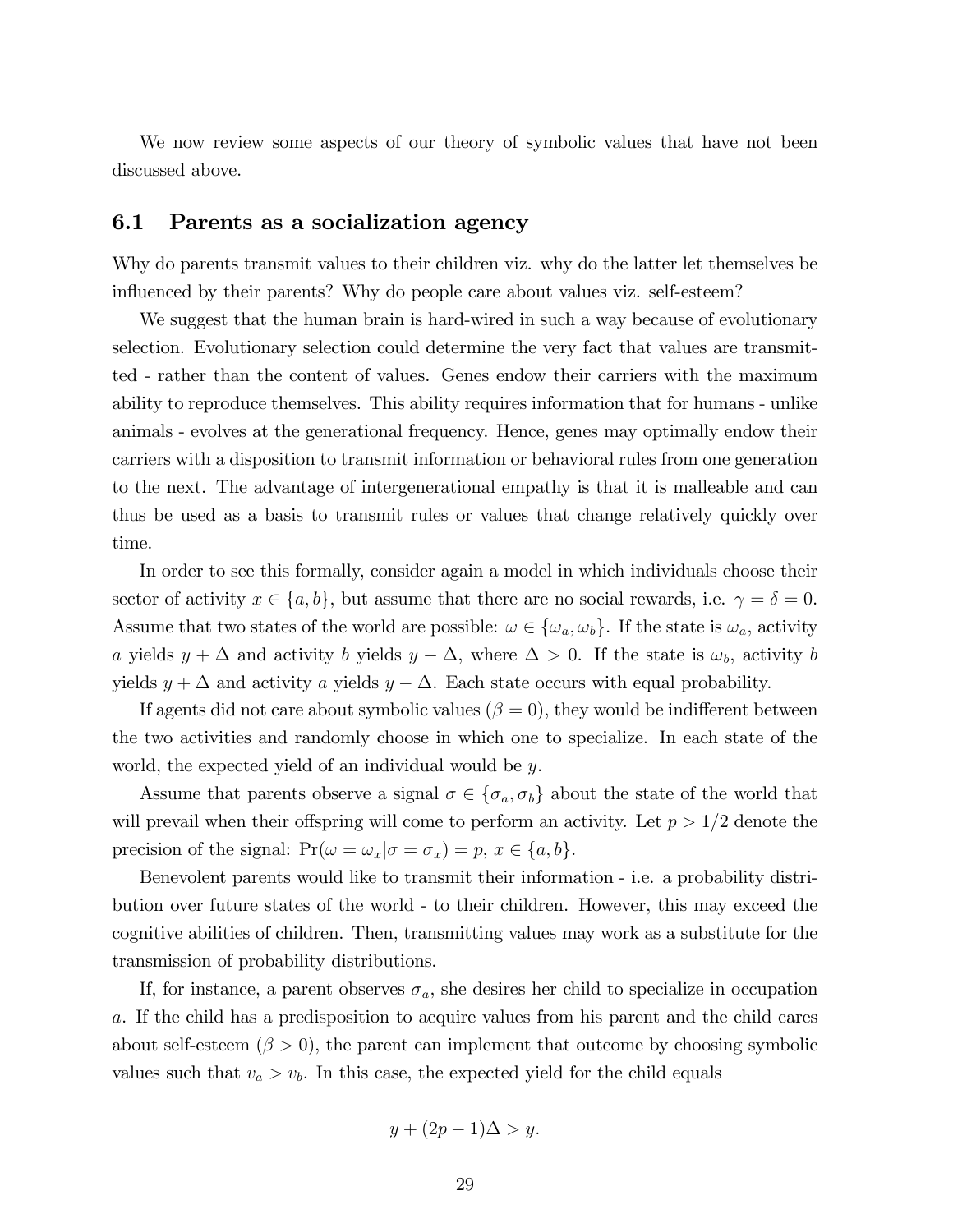The private benefit from vertical socialization increases with  $p$ , the precision of the signal. Conversely, the less parents know about the opportunities faced by their children, the less beneficial is socialization by parents. The case for paternalism becomes weaker whenever technological and other innovations make it harder for parents to extrapolate from their experiences how their children's environment will look like in the future.

### 6.2 Horizontal socialization

Values are not only transmitted from one generation to the next, but also within generations. This horizontal socialization occurs in society at large via imitation and learning from peers and role models.<sup>7</sup> Evolutionary anthropologists Cavalli-Sforza and Feldman (1981) and Boyd and Richerson (1985) developed several models of horizontal socialization in which a cultural trait is transmitted like a pathogen in an epidemiological model.<sup>8</sup>

Horizontal socialization could be introduced in our model alongside vertical socialization. From an ex ante point of view, one can define for each young individual a probability distribution over value systems. An individual's actual value system is randomly selected acccording to that probability distribution. The probabilities associated with the various value systems can be assumed to respond to both the values taught by parents and the values endorsed by society at large. More realistically, reference groups could be defined from which an individual is relatively likely to acquire values.

Following Bisin and Verdier (2000), we could further assume that socialization by parents is costly, and that parents can increase the probability of determining their children's values by investing more resources in socializing them. This ingredient may produce further insights into the value system of a society. To the extent that vertical socialization requires parents to spend time with their children, a substitution effect might dominate by which more productive parents spend less time with their children and the social esteem of highly productive occupations is relatively low. If vertical socialization can be bought - e.g. services of private teachers and clubs are used to ináuence the childrenís values - an income effect dominates by which wealthier parents are more able to shape values. Then, the values of the affluent tend to be overrepresented in society.

[to be completed...]

<sup>7</sup>Relatedly, one speaks of "oblique transmission" when values are acquired from nonparental adults. <sup>8</sup>In their models, the mechanism of cultural transmission is exogenous: neither parents nor any other agent choose which values to teach.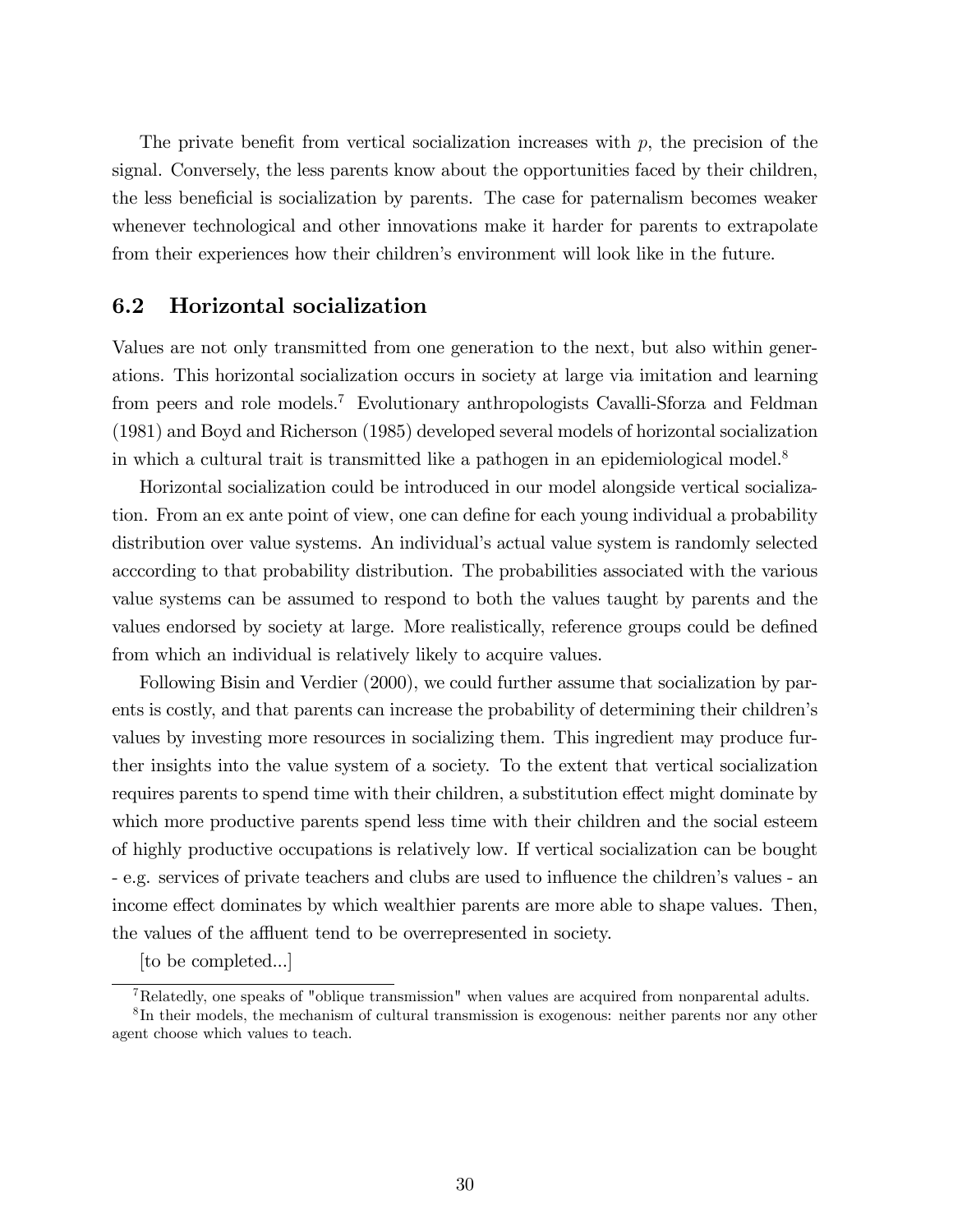## 6.3 Self-socialization

Sentient individuals are able to exert some influence over their own values e.g. by choosing to have experiences that shape values in a certain way. Furthermore, individuals acquire values sequentially over time, rather than all at once at a single moment in the life cycle.

We could build a multi-period model of one individual that can choose his own values under some constraints.<sup>9</sup> In such a model, self-esteem would be a stock variable, whose contribution to instantaneous utility depends both on one's past actions and current values. This suggests that the problem of self-made values might have some analogy with that of choosing tastes in presence of habit formation. [to be completed]

 $9Relatedly$ , Akerlof and Kranton (2000) offers a model of identity in which agents may want to incur a cost in order to improve their self-image. Benabou and Tirole (2004) develop a model of beliefs in a just world, in which agents can choose the probability to recall observed signals and can thus affect their own beliefs.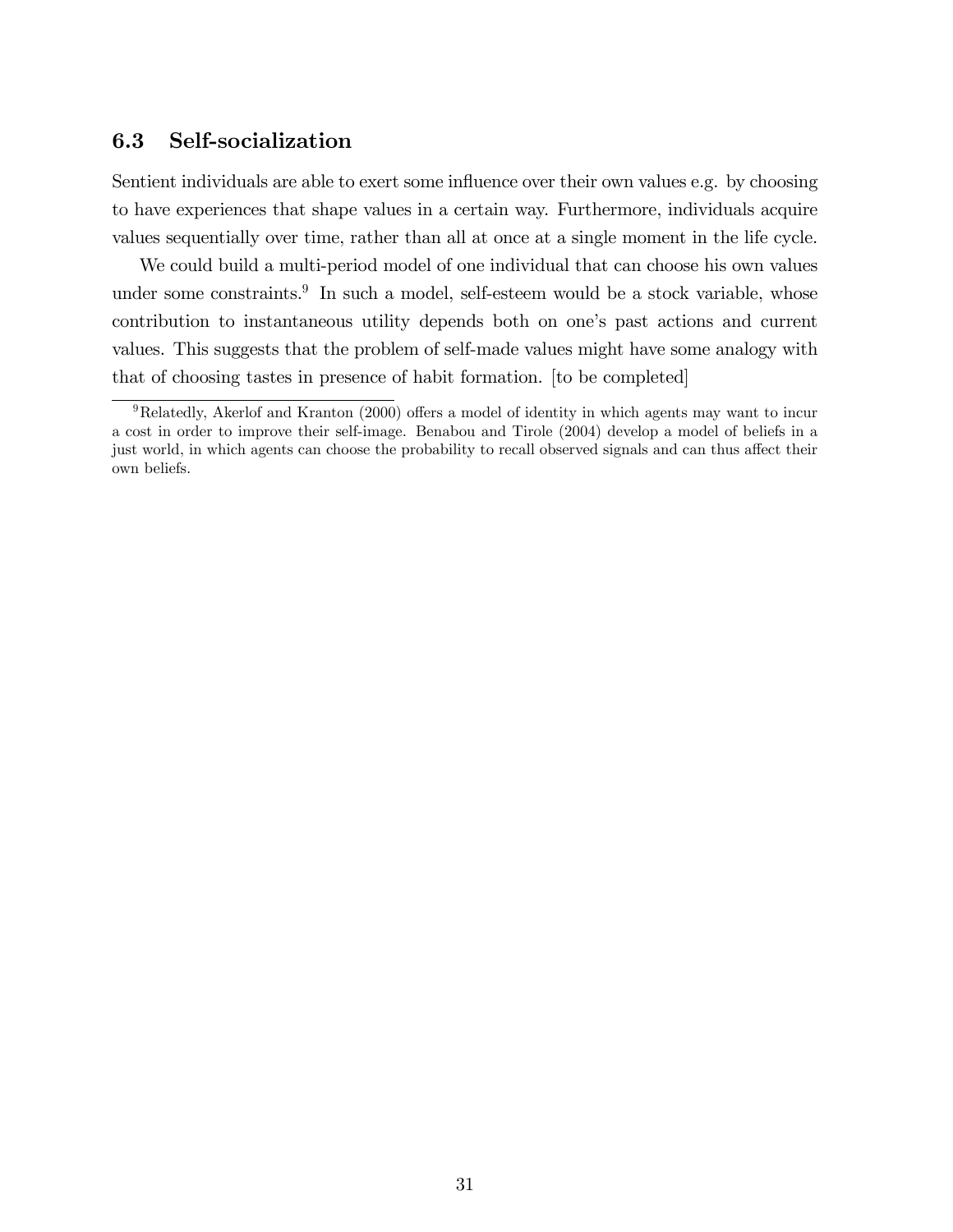### References

- Akerlof, G., 1980, A Theory of Social Custom, of Which Unemployment May Be One Consequence, Quarterly Journal of Economics 94, 749-75.
- Akerlof, G. and R. Kranton, 2000, Economics and Identity, Quarterly Journal of Economics 115, 715-753.
- Baumol, W., 1990, Entrepreneurship: Productive, Unproductive, and Destructive, Journal of Political Economy 98, 893-921.
- Benabou and Tirole, 2004, Belief in a Just World and Redistributive Politics, mimeo Princeton University and IDEI.
- Bisin, A. and T. Verdier, 2000, Beyond the Melting Pot: Cultural Transmission, Marriage, and the Evolution of Ethnic and Religious Traits, Quarterly Journal of Economics, 955-988.
- Bisin, A. and T. Verdier, 2001, The Economics of Cultural Transmission and the Dynamics of Preferences, Journal of Economic Theory, 97, 298-319.
- Boskin, M. and E. Sheshinski, 1978, Optimal Redistributive Taxation When Individual Welfare Depends Upon Relative Income, Quarterly Journal of Economics 43, 589- 601.
- Boyd, Robert and Peter Richerson, 1985, Culture and the Evolutionary Process, University of Chicago Press (Chicago IL).
- Cavalli-Sforza, L. and M. Feldman, 1981, Cultural Transmission and Evolution: A Quantitative Approach, Princeton Univ. Press.
- Corneo G. and O. Jeanne, 2005, A Theory of Symbolic Values, mimeo.
- Fershtman, C., Murphy, K. and Y. Weiss, 1996, Social Status, Education, and Growth, Journal of Political Economy 104, 108-132.
- Fershtman, C. and Y. Weiss, 1997, Why Do We Care what Others Think about Us?, in Ben-Ner, A. and L. Putterman (eds.), Economics, Values, and Organizations, Cambridge U. Press.
- Frank, R., 1985, The Demand for Unobservable and Other Nonpositional Goods, American Economic Review 75, 101-116.